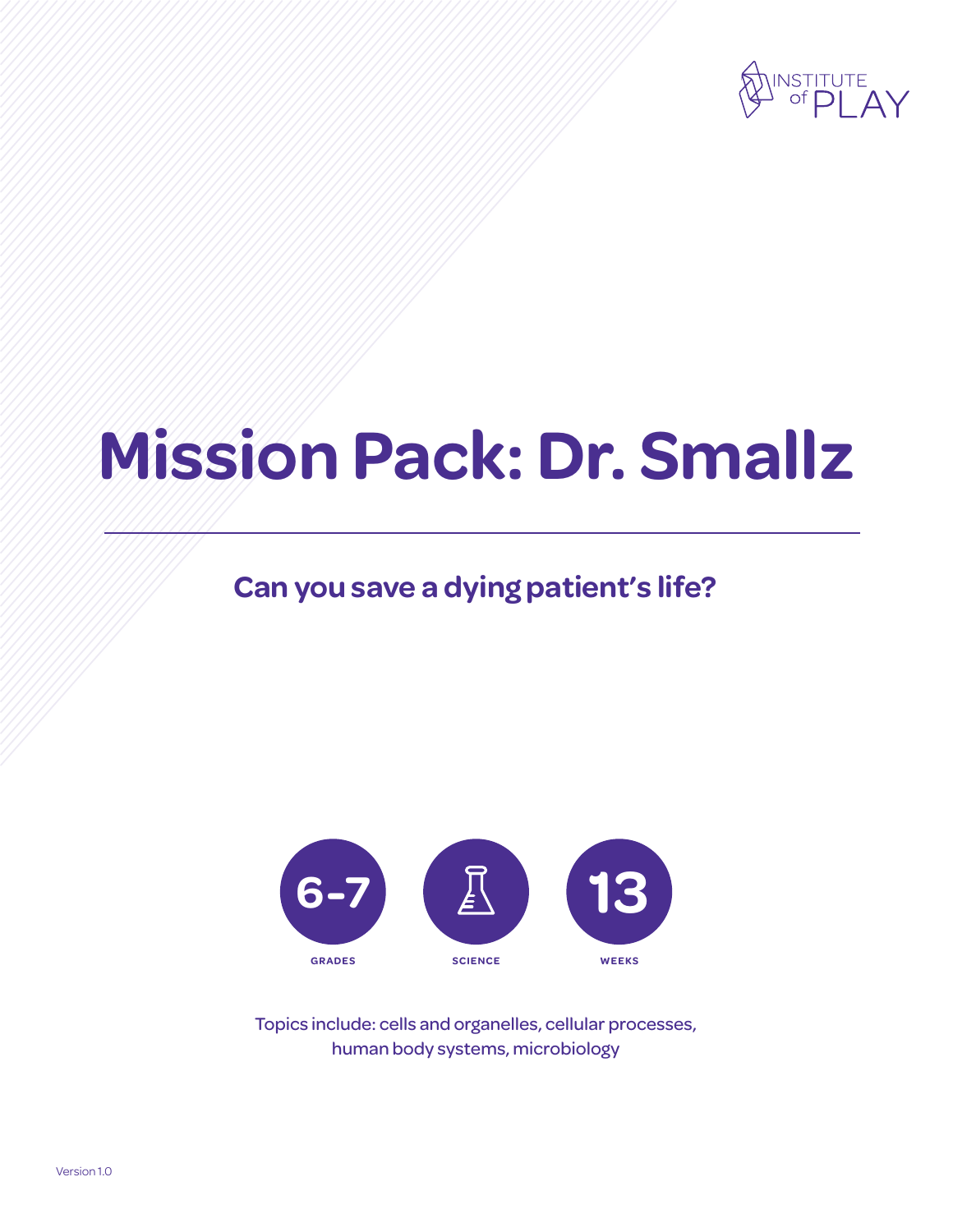

**Three students bounce on the soles of their feet as they surround another student looking through a microscope's lens. "What do you see? What do you see? What do you see?" asks one student, anxiously. "I think I see the letters 'http', then a colon, then something," replies another student. "Is it http, colon, slash, slash? That's the exact thing you put in front of a website!" exclaims the first student. The third student's eyes widen. "Wow," he says softly.**

*[Visit Quest Learning in Action to see more.](http://vimeo.com/channels/qla/63336067)*

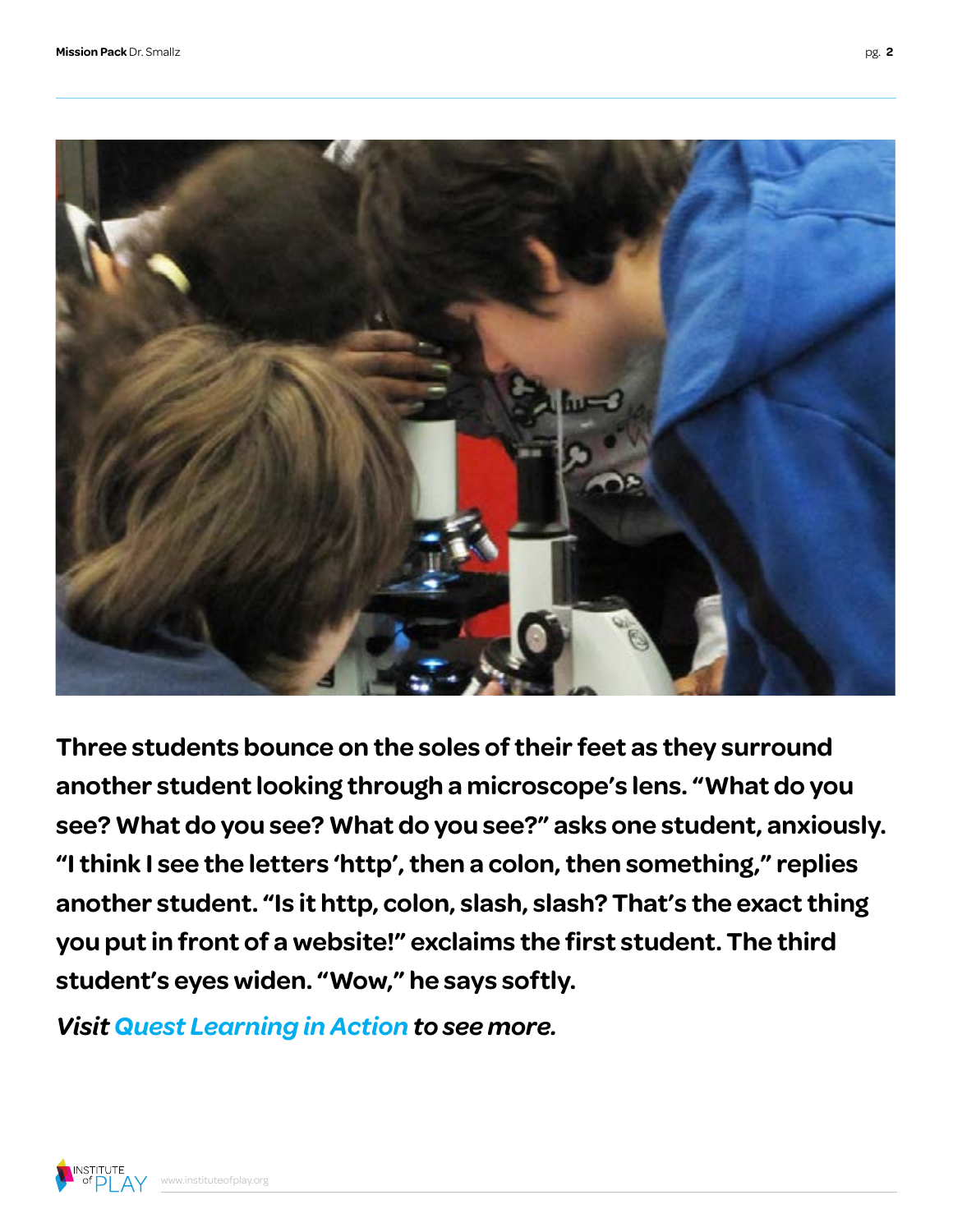## **About This Curriculum**

**At Quest schools, our curriculum and instruction is grounded in game-like learning.** 

Game-like learning is a research-based theory of learning that draws from what we know games do best: drop players into inquiry-based complex problem spaces in which challenges are leveled to deliver just-in-time learning. Games also use data-driven feedback to help players understand how they are doing, what they need to work on, and where they need to go next. Lastly, games provide engaging contexts for students to build content knowledge along with 21st century skills, such as systems thinking, design thinking, communication, collaboration, creativity, and innovation.

Game-like learning frames the way we plan units. All learning units are organized into "missions." When a mission is introduced, students are faced with an immediate "need to know" that engages them in solving a mission's complex challenge. Sometimes these missions are organized around narratives; sometimes not. Students are also often given roles to play during missions, such as being detectives, spies, or journalists.

At the beginning, students don't know how to solve the mission's complex challenge; they must solve a series of "quests" that help them build essential knowledge and skills needed to complete the mission challenge. During quests, students use games and other project-based learning experiences to build their understanding of content and practice new skills. At Quest schools, teachers also creatively evaluate student learning through assessments that are technology-based, game-based, and/or have a connection to the real world.

This curriculum resource is designed to give you an idea of how Institute of Play and Quest teachers transform the learning of content and skills into game-like experiences that engage and excite students. Even though Quest teachers actively engage in the role of designer and innovator during curriculum development, it is important to note that Quest teachers use more well-known activities and assessments in addition to gamelike experiences. This curriculum resource does not include those types of learning activities and assessments because we know that they can be found in other web-based resources or textbooks. Institute of Play designed this resource to share the unique approaches that Quest students experience and provide you with ideas and materials to bring game-like learning into your classroom.

**Curriculum at Quest schools empowers students to become active problem-solvers and innovators in the 21st century.** We design opportunities for students to build 21st century skills, such systems thinking, design thinking, and social-emotional skills. As systems thinkers, students identify parts and relationships within systems, discover patterns and feedback loops, and find possible leverage points for systemic change. As designers, students brainstorm, prototype, test, and iterate ideas and solutions to challenges. As community members and citizens, students work on listening, communicating, collaborating, leading, and mediating.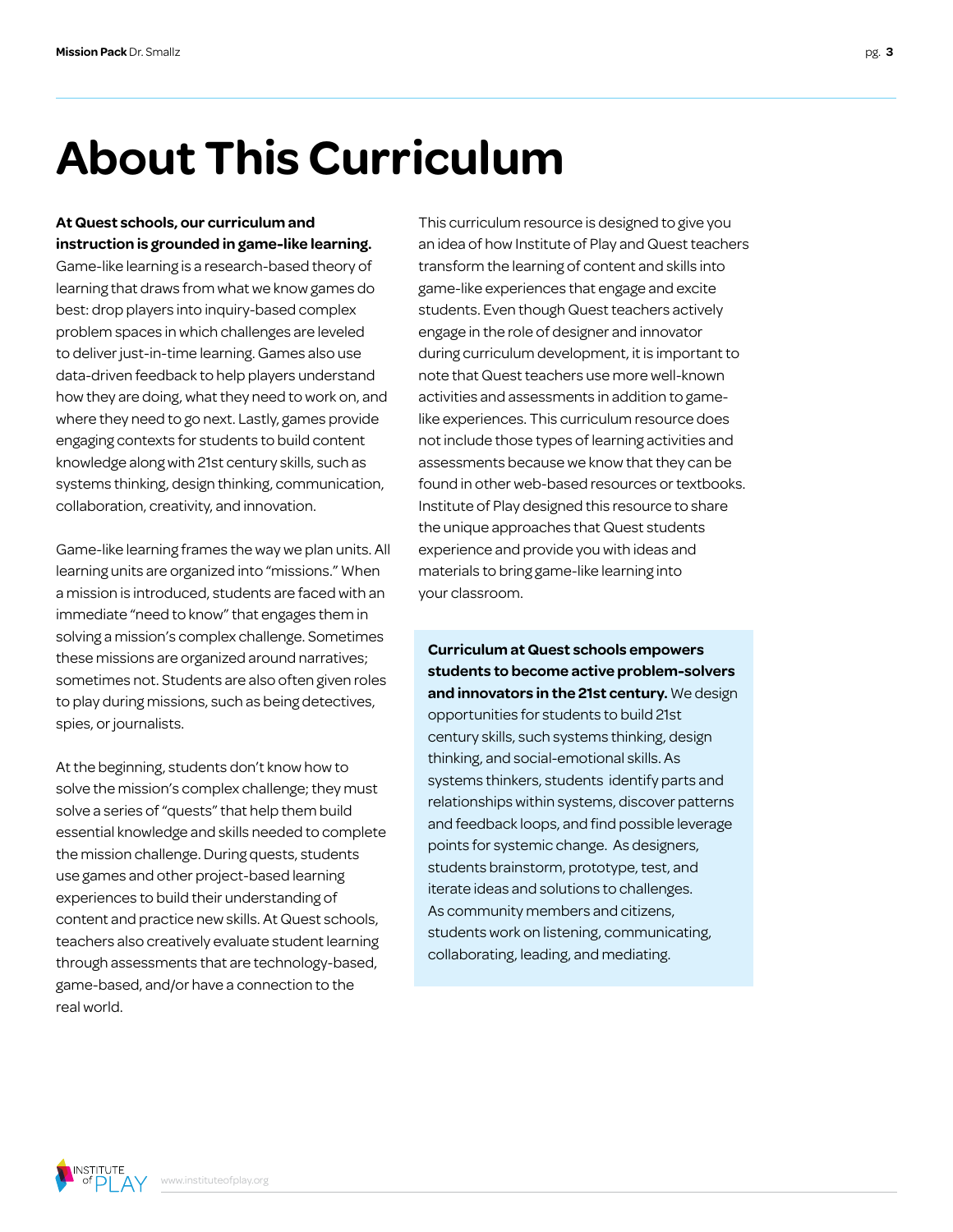## **The sections of this resource include:**

## **MISSION SUMMARY TEACHER COLLABORATOR BIO**

A summary of the narrative of the mission and the challenge(s) posed to students, as well as essential questions and enduring understandings for the content of the mission.

## **MISSION OVERVIEW**

A list of quests in the mission with the length and summary for each one.

## **FINAL MISSION ASSESSMENT**

A description of the final assessment that students complete at the end of the mission.

## **QUEST-BY-QUEST DETAILS**

The collection of quests in the mission with more information about learning goals, game-like learning experiences, and other assessments used in each quest.

## **APPENDIX**

Includes helpful resources, such as:

- Differentiation Strategies
- Final assessment support materials and rubric
- Additional resources
- Standards aligned to the mission



Leah Hirsch teaches a hands-on and inquiry-based science/math course for 6th graders at **[Quest to Learn](http://q2l.org/)** in New York City. In her classroom, sixth graders are given opportunities to be scientists, designers, makers, and players. Leah has been teaching science in New York City public school classrooms since 2005. Before teaching, she designed interactive and game-like learning experiences as a Program Director for Fresh Air Fund summer camp and for after-school programming. In 2013, Leah received a fellowship from Math for America and became a member of its first cohort of Master Science Teachers. Her best teaching moments are when a student says something like, "I used to think science is boring... but it's not!"

*Since collaboration and iteration are important to our work at Institute of Play, we want to hear your feedback about this resource and its impact on your teaching. To share your thoughts and ideas, please join our Google+ community by clicking on this link: [Institute of Play](https://plus.google.com/109931113406134913780)  [Google+ Community](https://plus.google.com/109931113406134913780).*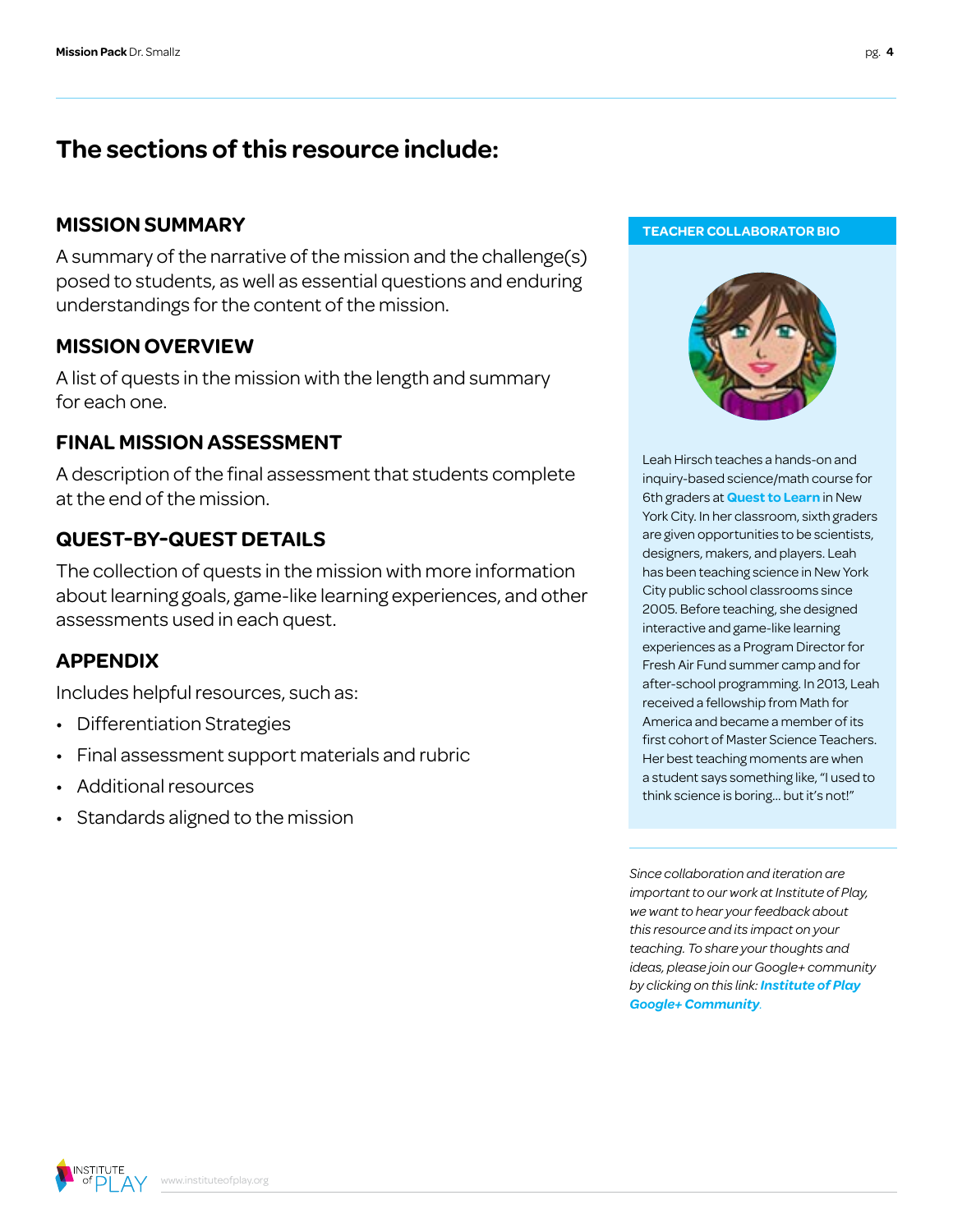## **Mission Summary**

| C <sub>2</sub><br>munt. Format.                            | <b>Window</b> Help             |       |  |  |
|------------------------------------------------------------|--------------------------------|-------|--|--|
| <b>THA CH &amp; DOX DRONZ</b>                              | $T$ <i>A + P A d / 2 x 5 h</i> | m     |  |  |
| Medical jerms I forgot<br>germs Fre been<br>M <sub>2</sub> | $f$ $e$ $ p $                  | Dream |  |  |
| Dr. Smallz<br>Please                                       | Shrunk.                        |       |  |  |

Students work as a class to decipher a message discovered on a set of microscopic postcards.

**During this mission, students play the roles of designers, scientists, doctors, and detectives as they explore cellular biology and the human body.** Students begin this mission by taking part in the National Cell City Design Competition sponsored by Shrinkley Labs, a biotech company. Upon completion of the design competition, Dr. Smallz, who works at Shrinkley Labs, contacts the students to ask for their help.

Apparently Dr. Smallz has shrunk himself to save a patient but is experiencing amnesia. Students need to help him figure out where he is inside the patient's body, remind him of the functions and structures of each organ system he visits, and decode any clues that help to solve the medical mystery of the patient's illness. They also need to develop an itinerary for the tiny doctor based on how body systems connect and interact, and eventually help him find a smart way out of the patient's body.

Lastly, they work to determine what is ailing the patient based on gathered evidence and instruct the doctor where to go in the body to administer the treatment. Along the way, students play and design their own games to hone skills and develop content knowledge, but also to develop their understanding of how the human body functions as a complex system with multiple feedback loops.

### **Essential Questions**

- How can we use scientific thinking to solve real problems?
- To what extent should we intervene when someone is ill?

### **Enduring Understandings**

- Human beings are an interactive organization of cells, tissues, organs, and systems.
- Science and medicine have benefited humankind but each raise great ethical issues.
- Gathering and sharing data is an essential part of science.

*The "Dr. Smallz" Mission is great for learning because it is just on the brink of a 6th grader's believability; they are always asking "is this real?" and their curiosity about Dr. Smallz' next move keeps them hooked. It also gives them an opportunity to plan the course of their own instruction. As they direct Dr. Smallz from one body system to the next, they are, in a sense, creating the curriculum along with me. This mission also inspires students to change perspectives and empathize with our shrunken doctor protagonist as they imagine what it would be like to be on the inside of a human body looking out. It is a fun learning adventure for them as they help the doctor navigate through the body, while at the same time solving a medical mystery.*

*- Leah Hirsch, 6th grade teacher, Quest to Learn, New York, NY*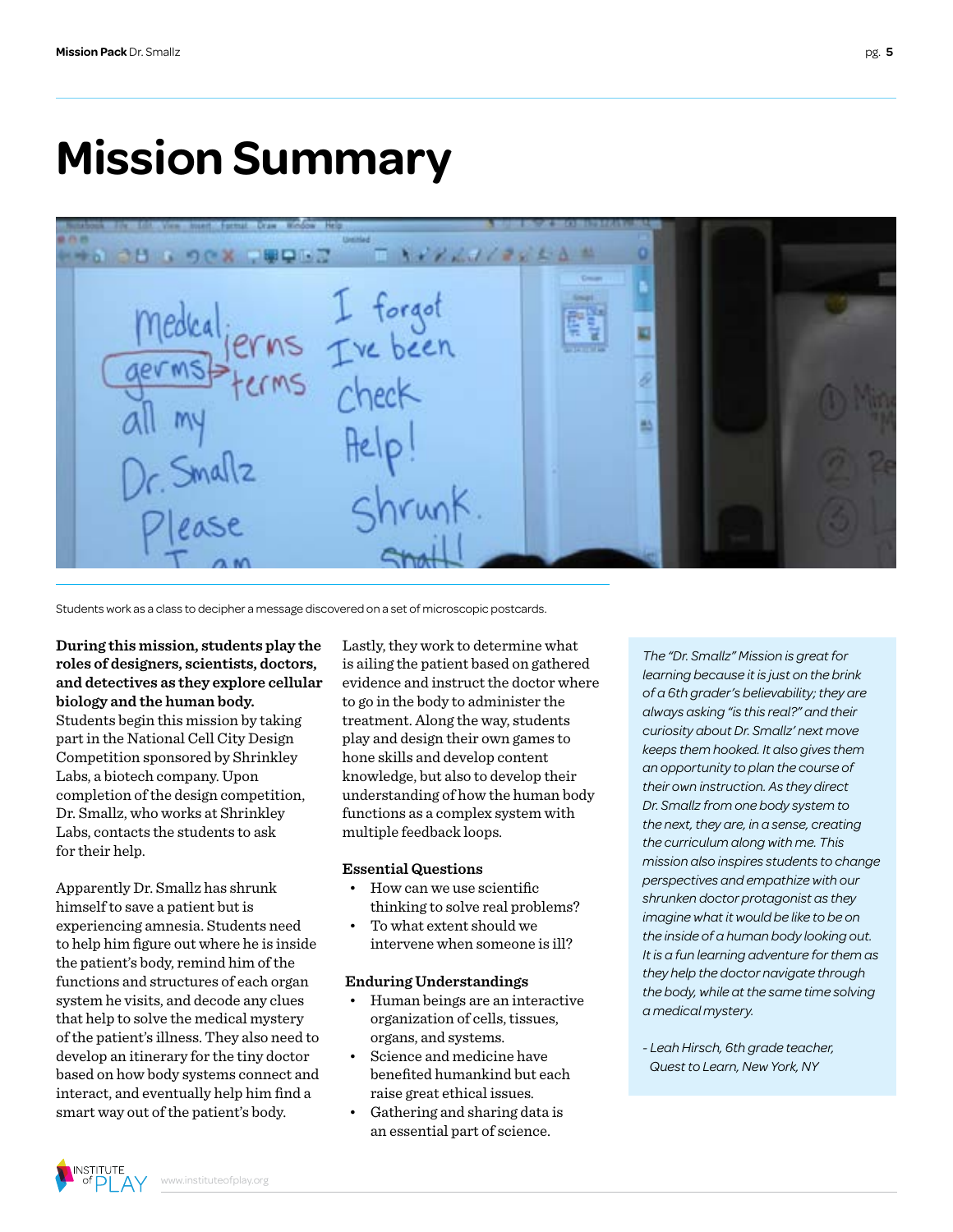## **Mission Overview**

| <b>QUEST TITLE</b>           | LENGTH* | <b>DESCRIPTION</b>                                                                                                                                                                                                            |
|------------------------------|---------|-------------------------------------------------------------------------------------------------------------------------------------------------------------------------------------------------------------------------------|
| <b>We Built This City</b>    | 3 weeks | For the National Cell City Design Challenge, students are<br>challenged to design and build a physical or digital 3D city with<br>buildings and components that mirror different organelles and<br>their functions in a cell. |
| <b>One Moment in Time</b>    | 1 week  | After their great work with the Cell City Design Challenge,<br>Shrinkley Labs asks students to compete in the company's annual<br>Measurement Olympics. Students are introduced to Dr. Smallz at<br>the end of the quest.     |
| <b>Every Breath You Take</b> | 2 weeks | Students are challenged to find out if something is wrong with<br>the patient's respiratory system. Dr. Smallz asks them to<br>design a game to help him figure out how to travel through the<br>respiratory system.          |
| <b>Open Your Heart</b>       | 2 weeks | Students are challenged to learn about the circulatory system and<br>design an experiment to help Dr. Smallz determine if the patient's<br>circulatory system is working well.                                                |
| Eat It                       | 2 weeks | Students are challenged to explain how food and energy play<br>a role in the patient's energy level. They must design a meal<br>plan to help the patient regain her strength.                                                 |
| <b>Time to Get Ill</b>       | 1 week  | Students are challenged to create an infographic<br>for Dr. Smallz about the body's immune response.                                                                                                                          |
| <b>Bad Medicine</b>          | 2 weeks | Students diagnose the patient's illness and are asked to debate<br>which treatment is best. They first learn about the nervous before<br>developing their arguments with supporting evidence.                                 |

Quests #3-#6 can happen in any order depending on where students direct Dr. Smallz to travel next in the human body.



**NOTE NOTE** *NOTE* **EXECUTE** *NOTE NOTE Resed on an assumption of 50-minute classes that meet 5 days a week*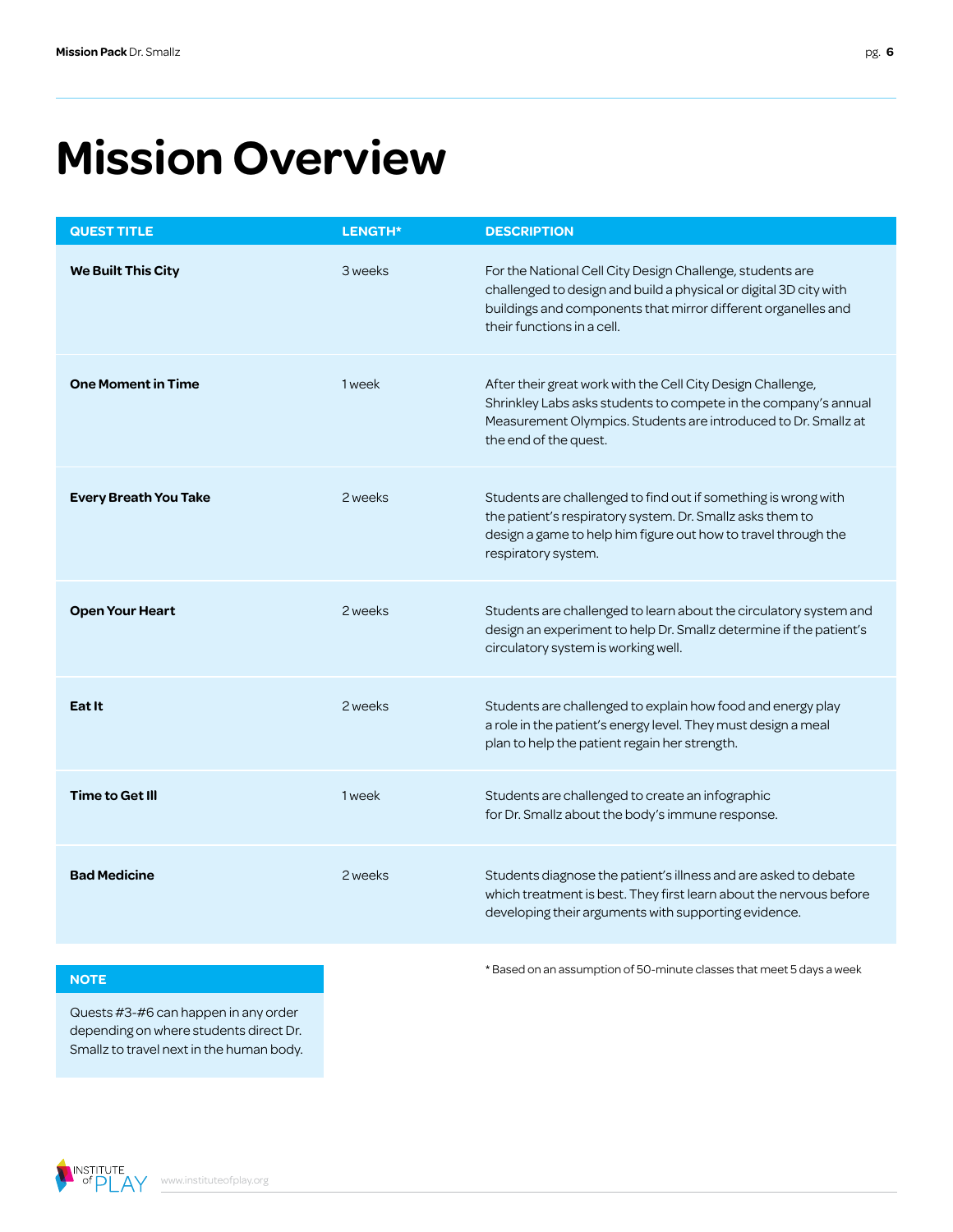## **Final Mission Assessment**



A student writes evidence on the white board to support prescribing Dengithan, which will harm the nervous system, to the sick patient.

**For the mission's final assessment, students put forth arguments using all of their knowledge about the human body to recommend a treatment that Dr. Smallz should give the patient.** Students use their accumulated list of symptoms of the patient's mystery illness and WebMD to diagnose her with Dengue Fever. Since there is no known cure for Dengue Fever, Dr. Smallz must choose between Pepto-Dengol and Dengithan, both of which will help alleviate the patient's symptoms. However, both medicines have drawbacks: one of them will harm the immune system, the other will harm the nervous system.

In front of science and medical experts from Shrinkley Labs (where Dr. Smallz works), students engage in a debate about which treatment to give Kelly—both of which will compromise a different organ system in the body. The goal of the assessment is to have students support their treatment choice with evidence from their understanding of body systems. See the Appendix for more information about the final assessment.

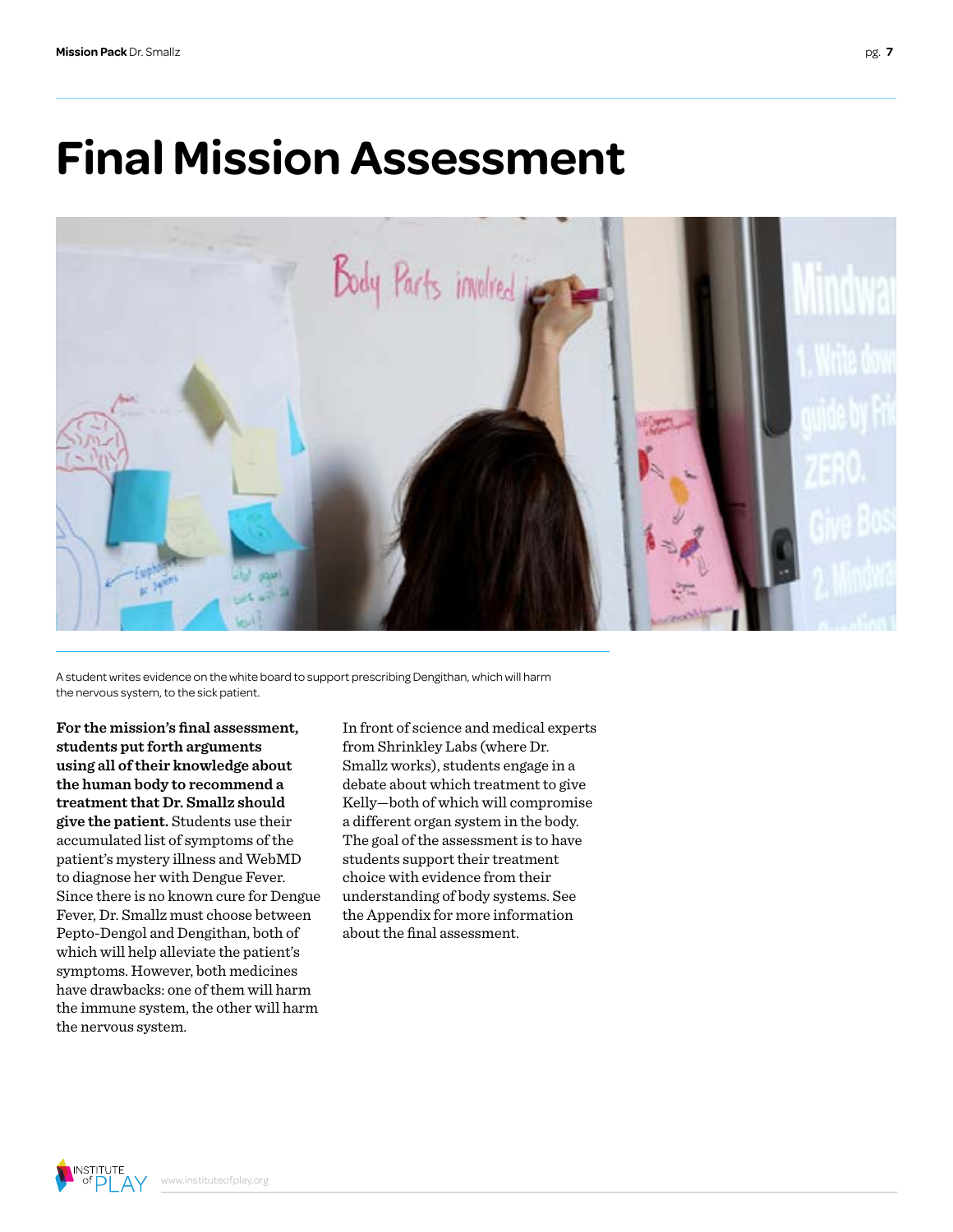## **Quest-by-Quest Details**

This section provides more detailed information about each quest to help you develop and design your own version of this mission for your students. Within each quest, we describe its game-like learning experiences and list the types of assessments produced by students as evidence of their learning. *Note that all games designed by Institute of Play are italicized.*



Students construct a "vacuole" building as part of the National Cell City Design Challenge during Quest 1.

**All assessments used at Quest schools evaluate not only subject matter knowledge and skills of students (aligned to national and state Standards), but also assess 21st century skills.** These skills include collaboration, empathy, problem-solving, systems thinking and design thinking. Quest assessments range from embedded and formative (happening while students are learning to help teachers guide instruction) to traditional (quizzes/ tests) to performance-based (tasks similar to those in the real world) to self-assessments. We want to prepare students to be successful in college,

career, and life in the 21st century, and we believe students need support in building knowledge and skills beyond those measured on standardized tests.

Additionally, when Quest students play games to learn, there are numerous ways that teachers assess the learning enabled through game play. Some examples are:

- Circulate around the room to check for student understanding by observing student game choices, listening to student conversations, and asking questions to students.
- Ask students to create a strategy to help new players win the game.
- Ask students to change the game to help players learn different content and/or skills.
- Create game play scenarios and ask students about possible next game moves.

It is important to note that all of the resources **bolded in blue** in the rest of the document are active weblinks. Check out the example below:

Read our **[Games and Learning Design](http://www.instituteofplay.org/work/projects/q-design-packs/q-games-and-learning-design-pack/)  Pack** [for more information about using](http://www.instituteofplay.org/work/projects/q-design-packs/q-games-and-learning-design-pack/)  [games in your classroom.](http://www.instituteofplay.org/work/projects/q-design-packs/q-games-and-learning-design-pack/)

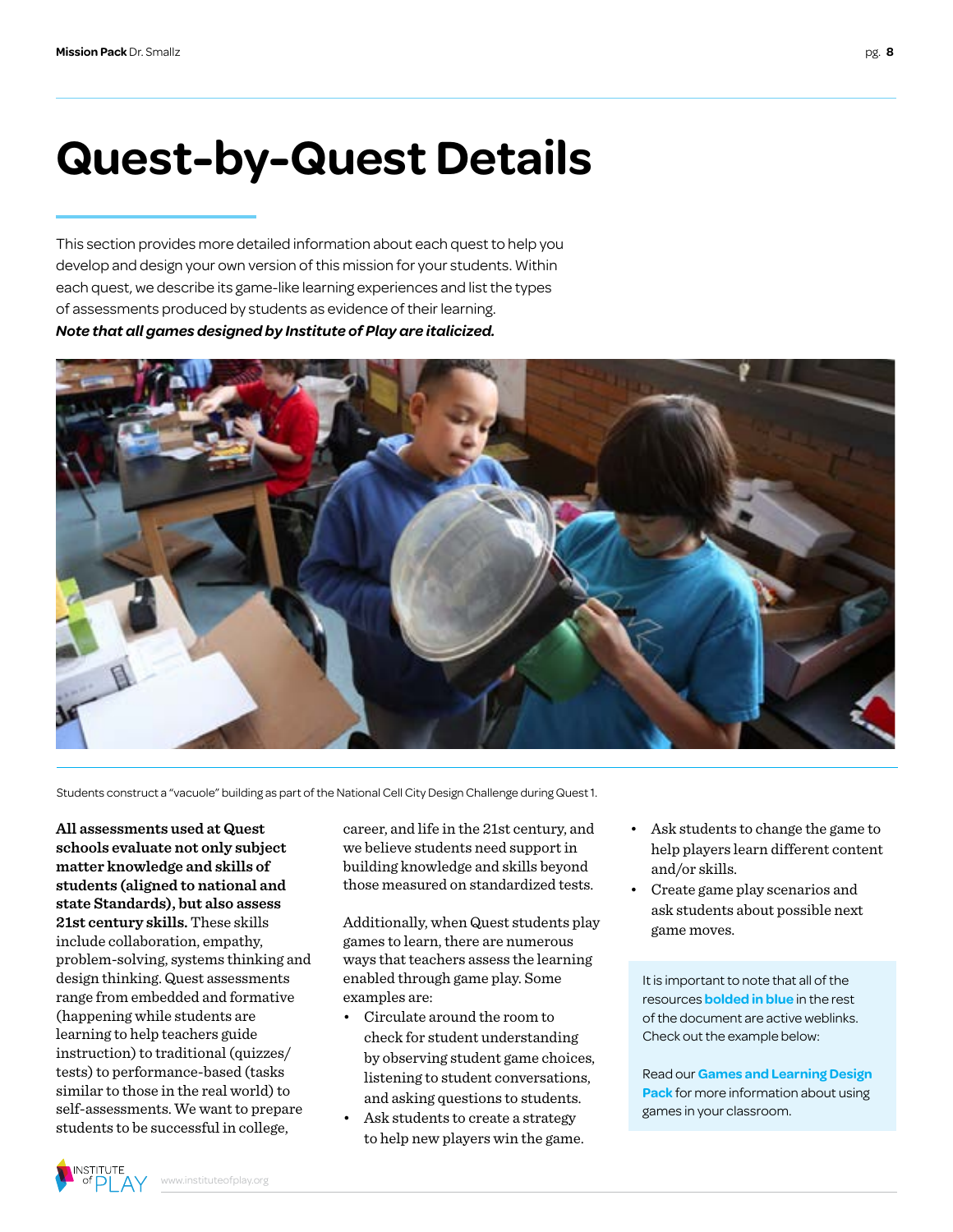# **Quest 1: We Built This City City**

Shrinkley Labs invites students to compete in the National Cell City Design Competition. In this competition, students need to know the function of each of the cell's structures. They become both researchers and designers, working in teams of 2-3 to create a 3D city in which each building represents an organelle within an animal or a plant cell. They may build physical models or virtual models (using SketchUp or Minecraft), which they present to a group of judges from Shrinkley Labs who decide the winner for the best designed Cell City.

### **TOPICS & SKILLS COVERED**

- Cell theory
- Uni-cellular and multi-cellular organisms
- Structure and function of organelles within cells (plant and animal)
- Relationships among organelles
- Steps to the design process (brainstorming, prototyping, testing, iteration)
- 3-D modeling using physical materials or technological tools (Minecraft, Sketch up)

| <b>GAME-LIKE LEARNING EXPERIENCES</b> | <b>ASSESMENT TYPE</b>                        | <b>DESCRIPTION</b>                                                                                                                                                                                                                                               |
|---------------------------------------|----------------------------------------------|------------------------------------------------------------------------------------------------------------------------------------------------------------------------------------------------------------------------------------------------------------------|
| <b>Cell City Application letter</b>   | Writing (letter)                             | Students apply to take part in the National Cell City Design<br>Competition sponsored by Shrinkley Labs. In the application<br>letter, students must explain why cells are important and how<br>all cells are similar.                                           |
| <b>Cell Puzzle</b>                    | Short responses<br>and research              | Students are challenged to complete a cell puzzle. They earn<br>animal and plant cell organelle puzzle pieces as they research<br>organelle structure and function.                                                                                              |
| <b>Cell Story</b>                     | Combined board<br>game/digital game          | Students play Cell Story to learn more about the functions of<br>various cell organelles by playing organelle cards. As students play<br>different cards, the teacher advances a simulation on the board of<br>a cell carrying out different cellular functions. |
| <b>Minecraft Cell</b>                 | Digital game                                 | Students explore the inside of a cell built in <b>Minecraft</b> , which<br>has been populated with numerous elements that parallel the<br>functions of real-life cell organelles.                                                                                |
| <b>Cellular Warfare</b>               | Board game                                   | Students play Cellular Warfare, an Institute of Play board game<br>designed to help students learn the components of a cell by<br>collecting resources, building organelles, and mounting an<br>offensive against an opposing cell while defending their own.    |
| <b>Cell City Model</b>                | Physical/digital<br>mode and<br>presentation | Students, in small groups, move through the design process as<br>they create their own cell cities for the National Cell City Design<br>Competition and present their cities to judges.                                                                          |



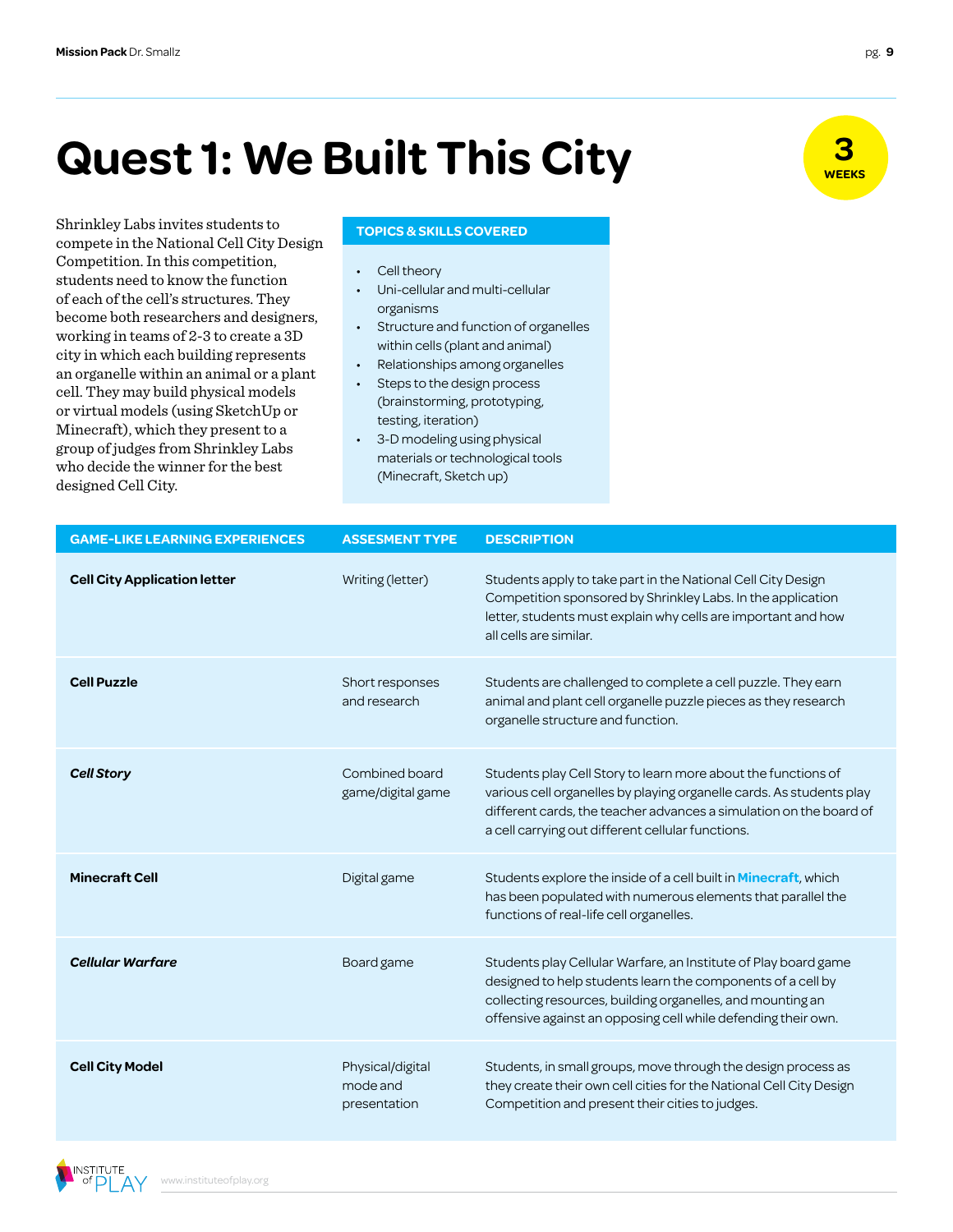## **Quest 2: One Moment in Time**

Since the students' submissions to the She asks her students to figure out **TOPICS & SKILLS COVERED** Cell City Design Competition were amazing, Shrinkley Labs asks students to be part of their Measurement Olympic team. All the biotech companies in the region enter the Measurement Olympics to prove their prowess at using measurement (metric conversions, mass, density, volume) and measurement tools (triple beam balance, graduated cylinders, tape measure, density cubes). The work of students who have the most accurate and precise measurements is sent to Measurement Olympics judges to see if they can win the best-all-around competition.

At the very end of the quest, the teacher informs the students that has she just received a mysterious bunch of microscopic slides in the mail.

She asks her students to figure out what is on the slides by learning how to use a microscope. Students discover parts of a message on the slides that they must decipher. The message leads them to a website with the first message from Dr. Smallz.

The doctor tells them that he volunteered for the sake of science to shrink himself down to the size of a pinhole, and he has landed inside the nasal passages of his patient. However, during the shrinking process, he forgot all of his medical knowledge, so he needs their help to teach him about the human body. He plans to send frequent emails to the students with descriptions of what he is seeing along with his questions about the human body.

- Accuracy and precision in using measurement tools
- Unit conversion
- Data collection using a variety of methods
- Microscope use
- Use of math to show and understand phenomena (e.g. draw scale models of microscopic objects)

| <b>GAME-LIKE LEARNING EXPERIENCES</b> | <b>ASSESMENT TYPE</b> | <b>DESCRIPTION</b>                                                                                                                                                                                                                                                                                                                                                                                                                                                                                                                                                                                                                                                                           |
|---------------------------------------|-----------------------|----------------------------------------------------------------------------------------------------------------------------------------------------------------------------------------------------------------------------------------------------------------------------------------------------------------------------------------------------------------------------------------------------------------------------------------------------------------------------------------------------------------------------------------------------------------------------------------------------------------------------------------------------------------------------------------------|
| <b>Measurement Olympics</b>           | Data log              | Students engage in different Measurement Olympics events<br>and rotate between events after completing each challenge.<br>Examples include:<br>100-mm Density Challenge - comparing densities<br>of objects that are 100 mm long<br>Volume Relay - finding several volumes of solids and liquids<br>$\qquad \qquad -$<br>in a specific amount of time<br>Quarter Jump - measuring and averaging lengths of several<br>quarter (coin) jumps. You make a quarter jump by holding one<br>on each edge and and tossing it on a table at an angle).<br>Sumo weigh-in - finding the mass of several different objects<br>$\qquad \qquad -$<br>to determine which one is the "sumo" (i.e. heaviest) |
| <b>Metric Mystery</b>                 | Board game            | Students play Metric Mystery, an Institute of Play board game<br>designed to help students recognize and use different units of<br>measure, such as centigrams, milligrams and kilograms.                                                                                                                                                                                                                                                                                                                                                                                                                                                                                                    |
| <b>Microscope Slide Mystery</b>       | Code-breaking<br>game | Students use microscopes, and discover Dr. Smallz's website by<br>piecing together information from several microscope slides.                                                                                                                                                                                                                                                                                                                                                                                                                                                                                                                                                               |



**1 WEEK**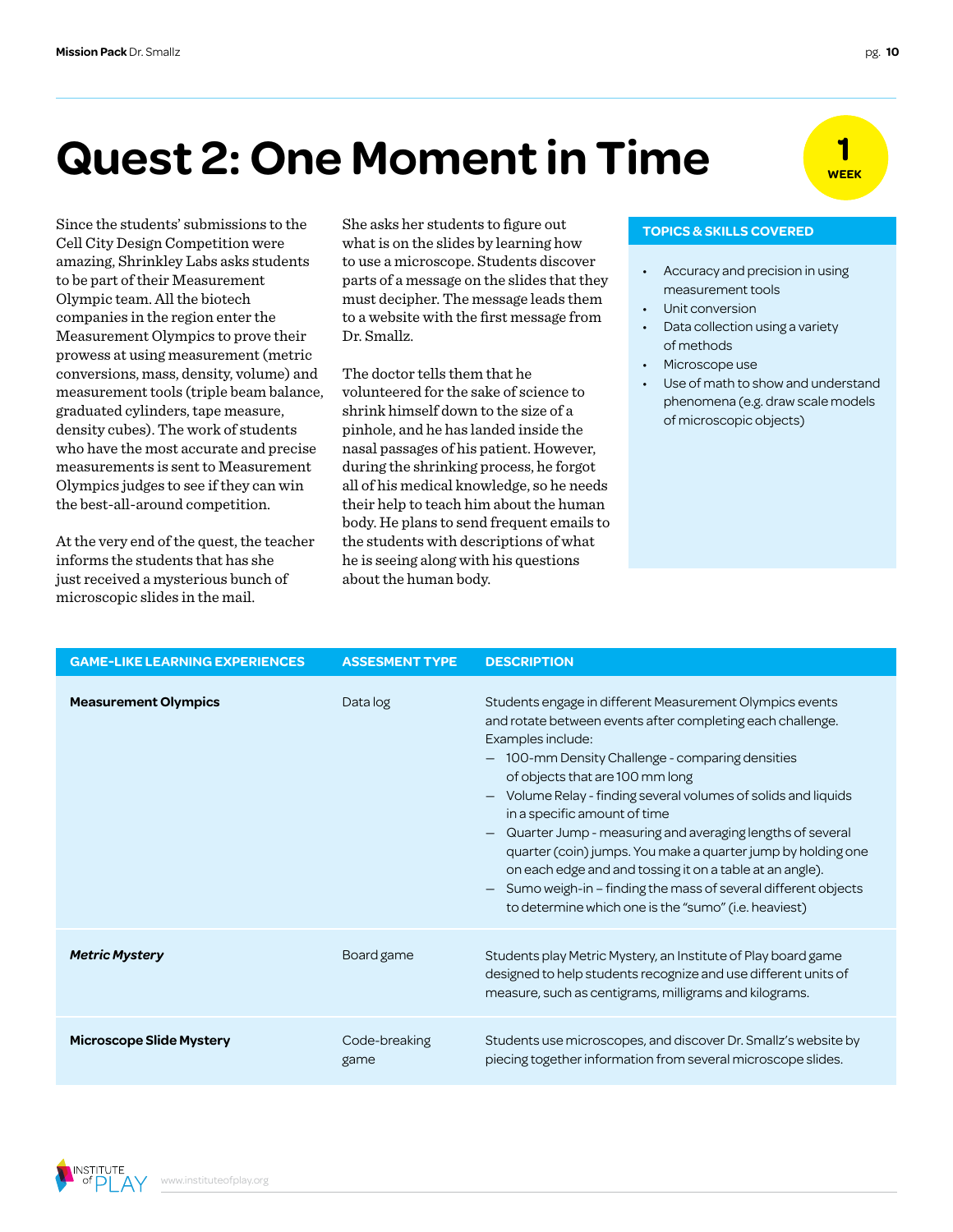## **Quest 3: Every Breath You Take**  $\frac{2}{\sqrt{\epsilon}}$

Students learn from Dr. Smallz that he was first inhaled into the patient's nasal passages and is currently stranded there. They are also introduced to the patient, Kelly Jenkins. Dr. Smallz sends a list of Kelly's initial symptoms, which include high fever, severe headaches, nausea and vomiting, and a skin rash. Students begin to keep track of data that Dr. Smallz sends them about Kelly's vital signs.

Since Dr. Smallz knows he learns best through play, he asks students to make a board game to help him learn about the respiratory system. Students spend time researching the respiratory system before designing their games.

After games are designed, students play each others' games and give feedback during a game jam. When they email their games to Dr. Smallz, they also email a series of questions asking about Kelly's respiratory system. Dr. Smallz sends back a report that requires them to use WebMD to determine whether her respiratory system is healthy. Lastly, students must help the doctor get through the respiratory system to another body system so he can continue to try to figure out why Kelly is sick. He asks students where he should go, and they decide where he should go and how he can get there from the respiratory system.

### **TOPICS & SKILLS COVERED**

- Structure and function of respiratory system
- Role of gases (i.e. oxygen and carbon dioxide) in respiration
- Game design (see Institute of Play's **[Games and Learning Design Pack](http://www.instituteofplay.org/work/projects/q-design-packs/q-games-and-learning-design-pack/)**)

| <b>GAME-LIKE LEARNING EXPERIENCES</b> | <b>ASSESMENT TYPE</b>                                        | <b>DESCRIPTION</b>                                                                                                                                                                                                                                                   |
|---------------------------------------|--------------------------------------------------------------|----------------------------------------------------------------------------------------------------------------------------------------------------------------------------------------------------------------------------------------------------------------------|
| <b>Respiratory System Board Game</b>  | Board game;<br>Writing (peer<br>feedback response<br>sheets) | Students (in pairs or groups) research the respiratory system to<br>design and develop a Respiratory System game. Then, they play<br>each others' games during the game jam and give feedback. Time<br>is given for students to revise games based on peer feedback. |
| <b>Vital Signs Tracking</b>           | Data log                                                     | Students record and research Kelly's vital signs to try and<br>diagnose her disease.                                                                                                                                                                                 |

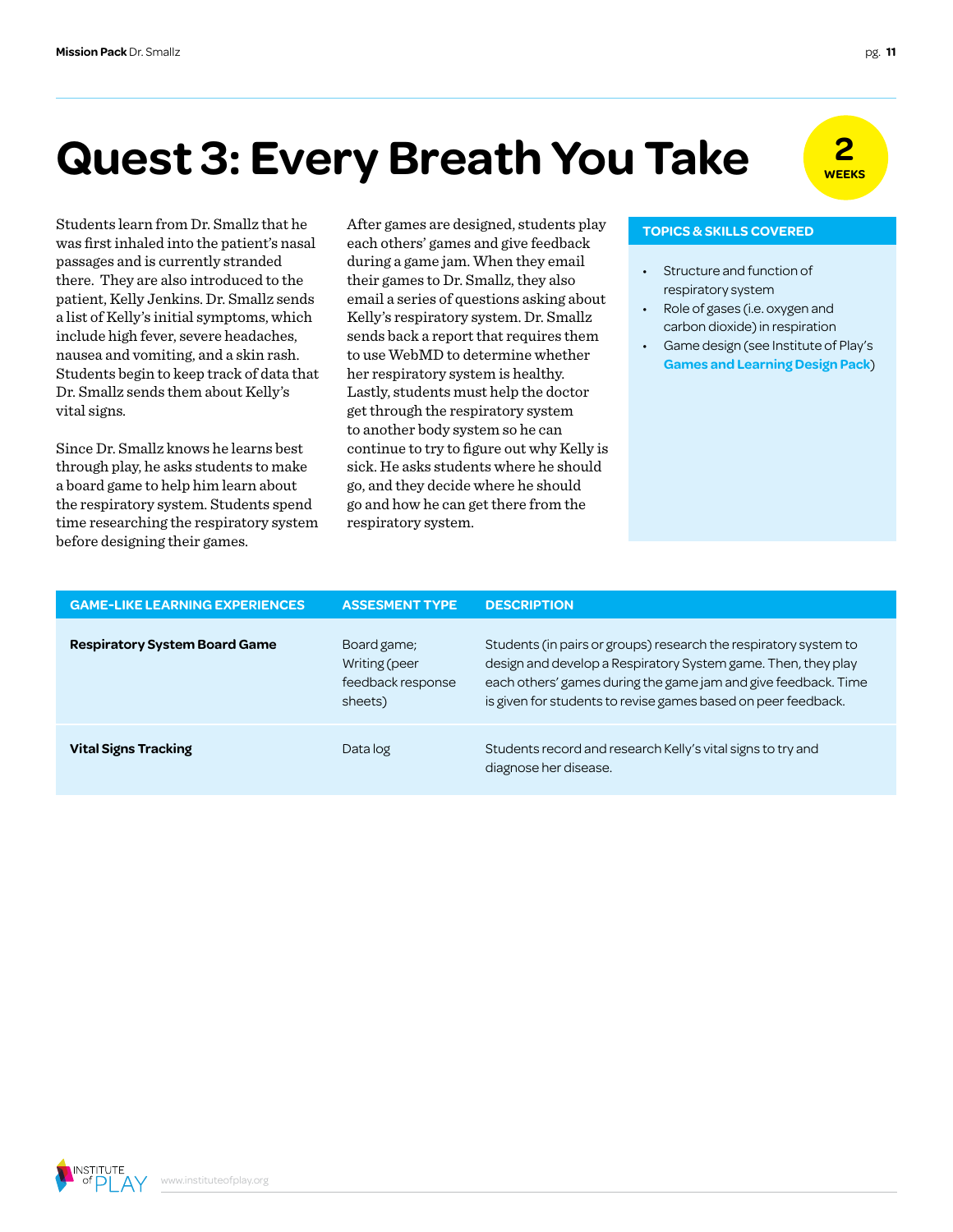## **Quest 4: Open Your Heart**

circulatory system, students must learn about blood, the pulse, heart rate, and the organs and passageways of the circulatory system. Dr. Smallz asks students for a visual of how all the parts of the circulatory system fit together and how blood travels through the system. As they finish up learning about the circulatory system and start to learn about homeostasis, Shrinkley Labs contacts them.

Shrinkley Labs proposes that students do something that has never been done before. They ask students to design experiments for Dr. Smallz to do inside Kelly's body to test how her

As Dr. Smallz travels through the circulatory system responds to changes **TOPICS & SKILLS COVERED** in different factors in her environment, such as temperature, exercise, and body position. During the experimental design phase, students test each others' experiments and collect and analyze experimental data. When ready, the students send their experiments to Dr. Smallz and receive back a report with data from their experiments. From the data, they learn that Kelly has low blood pressure, another symptom to add to the list. Dr. Smallz then asks students where he should go next and they produce a proposal for the next body system with supporting evidence for their choice.



- Structure and function of circulatory system
- Homeostasis and the role of the circulatory system in helping to maintain it
- Experimental design
- Data collection and analysis
- Presentation of data analysis

| <b>GAME-LIKE LEARNING EXPERIENCES</b>     | <b>ASSESMENT TYPE</b>                  | <b>DESCRIPTION</b>                                                                                                                                                                                                                                                                           |
|-------------------------------------------|----------------------------------------|----------------------------------------------------------------------------------------------------------------------------------------------------------------------------------------------------------------------------------------------------------------------------------------------|
| <b>Homeostasis</b>                        | Card game                              | Students play an Institute of Play game in which students try to<br>maintain homeostasis of factors including temperature, water,<br>oxygen, and nutrients in a constantly changing environment by<br>playing cards to keep the quantity of each factor from getting too<br>high or too low. |
| <b>Visualizing the Circulatory System</b> | Visual                                 | Students design visuals to show the circulatory system's structure<br>and function. They can use any medium to create their visual, such<br>as Prezi (a presentation tool), Google Sketch-Up, Photoshop,<br>pen and paper, collage, etc.                                                     |
| <b>Circulatory System Simulation</b>      | Physical simulation<br>with reflection | Students participate in a class-wide simulation of the circulatory<br>system, flowing throughout the classroom along specific<br>pathways, taking on the roles of organs and blood cells and<br>exchanging tokens representing oxygen, waste, carbon dioxide,<br>and others.                 |
| <b>Heart Study</b>                        | Writing (lab report)                   | Students design experiments to learn how healthy hearts respond<br>to different factors like emotions, physical activity, caffeine, or<br>cold weather. They analyze their class data (and Dr. Smallz data<br>from Kelly) and present the data in a report format.                           |
| <b>Vital Signs Tracking</b>               | Data log                               | Students record and research Kelly's vital signs to try and<br>diagnose her disease.                                                                                                                                                                                                         |

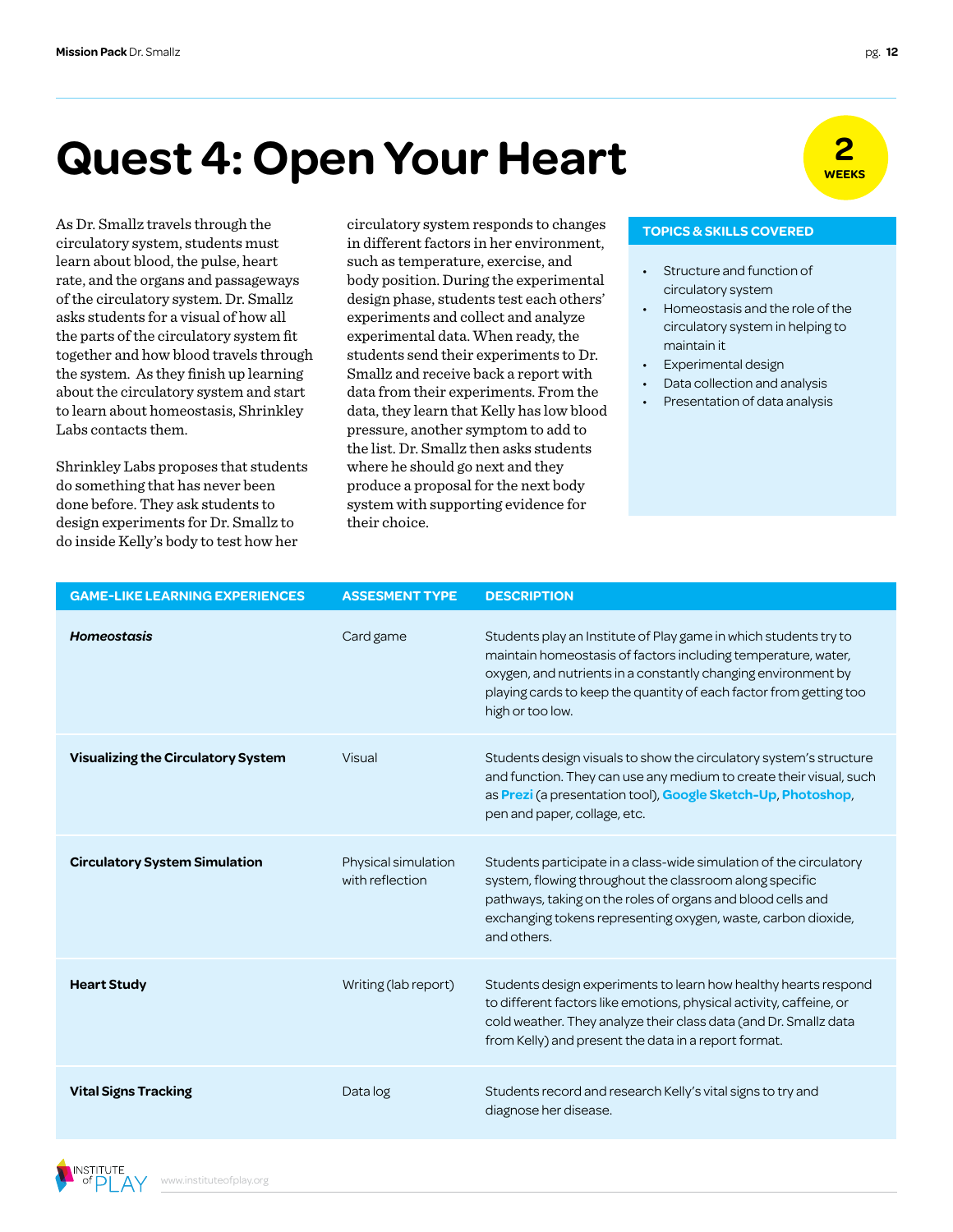## **2 <b>Quest 5: Eat It WEEKS**

system from another body system, students get a series of photos taken by Dr. Smallz. As they learn about the digestive system to figure out Dr. Smallz's location, they receive a frantic email from Dr. Smallz telling them that Kelly has gotten very weak because she hasn't eaten a meal in days. The doctor asks students to teach him about the relationship between energy and food and then propose a meal plan for Kelly that will help her get stronger. He will choose the best meal plan of all those sent to him. To meet this challenge, students must learn about food, vitamins, minerals, and energy to figure

After Dr. Smallz enters the digestive out what Kelly needs in her meal plan. **TOPICS & SKILLS COVERED** In the course of their efforts to make a meal plan for Kelly, they also analyze one day of their own meals to determine the energy they consumed.

> Near the end of the quest, students learn from Dr. Smallz that Kelly has some internal bleeding in her digestive tract. Also, Dr. Smallz amazingly remembers that Kelly's family told him that she recently traveled to Panama. He asks students to research and map diseases found in Mexico and Central America and explain to him why some diseases are found in some areas of the world and not in other areas.

- Structure and function of digestive system
- Energy and food (including food chains)
- Biochemistry of food
- Epidemiology
- Mapping skills

| <b>GAME-LIKE LEARNING EXPERIENCES</b> | <b>ASSESMENT TYPE</b>                | <b>DESCRIPTION</b>                                                                                                                                                                                                 |
|---------------------------------------|--------------------------------------|--------------------------------------------------------------------------------------------------------------------------------------------------------------------------------------------------------------------|
| <b>Digestion Simulation</b>           | Physical simulation*                 | Students work together as different digestive organs to break<br>down and digest a "food particle" made of paper and plastic<br>bags to get at the "nutrients" represented by M&Ms inside.                         |
| <b>Comic Food Chain</b>               | Comic strip                          | Students use <b>Comic Life</b> to illustrate how energy is transferred<br>among living organisms.                                                                                                                  |
| <b>Meal Plan Proposal</b>             | Presentation<br>(visual and writing) | Students create a presentation to convince Dr. Smallz that<br>their meal plan is the best one for Kelly. They include data from<br>experiments about macromolecules and minerals.                                  |
| <b>Tropical Disease Map</b>           | Map                                  | Students map common diseases in Central America using<br>Google Maps and list the diseases and symptoms that might be<br>causing Kelly's illness based on research using WebMD and CDC<br>and <b>WHO</b> websites. |
| <b>Vital Signs Tracking</b>           | Data log                             | Students record and research Kelly's vital signs to try and<br>diagnose her disease.                                                                                                                               |
|                                       |                                      |                                                                                                                                                                                                                    |

\* See **["What Happens When You Eat?"](http://mypages.iit.edu/~smile/bi9706.html)**

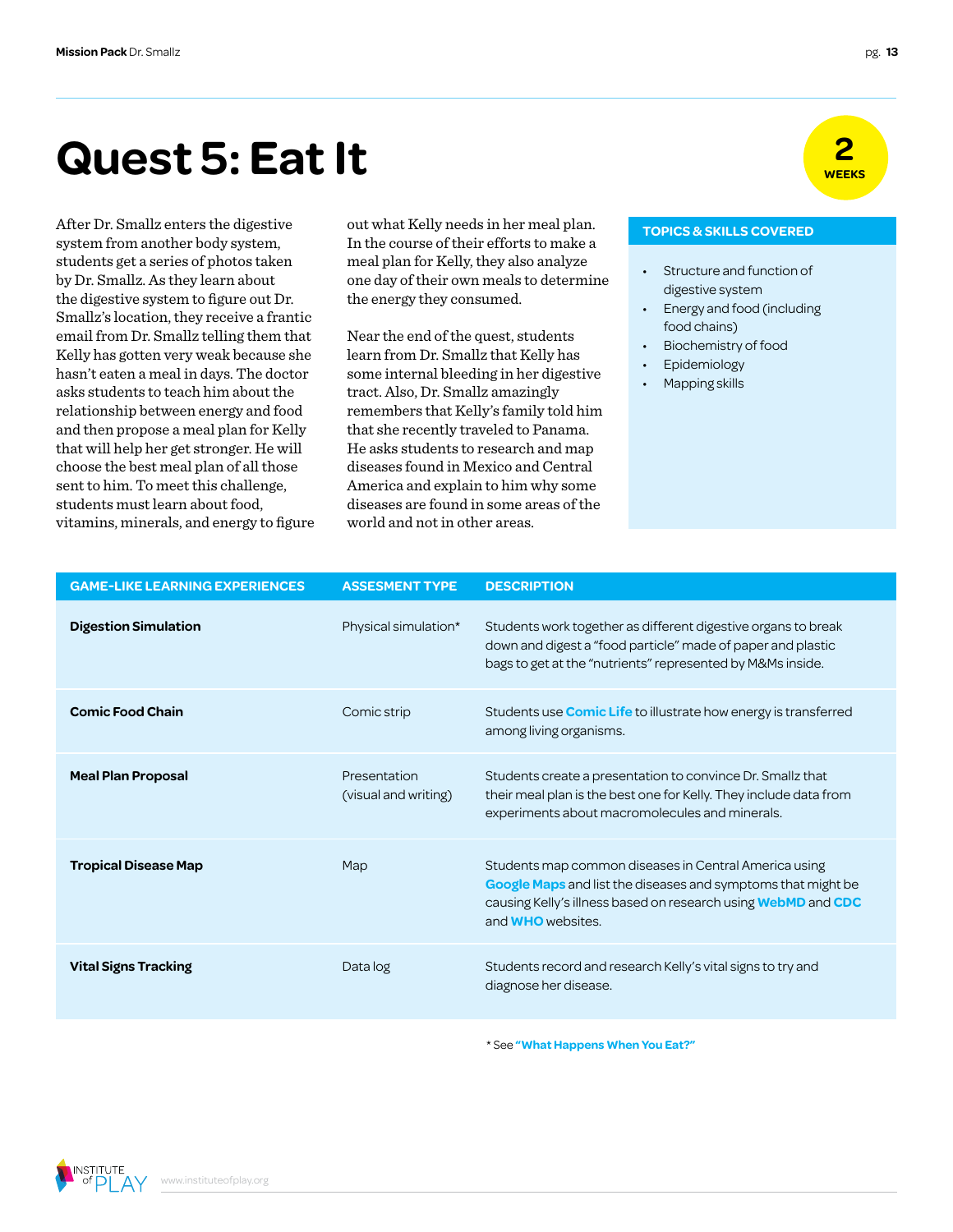## **Quest 6: Time to Get Ill**

Students receive an SOS email from to send him an infographic about **TOPICS & SKILLS COVERED** Dr. Smallz telling them that his microscopic ship is being attacked by certain cells in the body and he does not know what is happening. The doctor vaguely remembers something about the immune system and how some cells can attack other cells. He asks students

to send him an infographic about the immune system and its response to invaders in the human body. When students send infographics to him, they receive a note that Kelly's internal bleeding has worsened. Students need to help him diagnose Kelly as soon as possible.

- Structure and function of immune system
- Design skills

| <b>GAME-LIKE LEARNING EXPERIENCES</b> | <b>ASSESMENT TYPE</b> | <b>DESCRIPTION</b>                                                                                                                                                                                                                               |
|---------------------------------------|-----------------------|--------------------------------------------------------------------------------------------------------------------------------------------------------------------------------------------------------------------------------------------------|
| <b>Virus Attack</b>                   | Analog game           | Students play Virus Attack, an Institute of Play board game<br>designed to help students learn about the immune system. Players<br>must save the health of a body by producing white blood cells,<br>antibodies, and T-cells to destroy viruses. |
| Immune Infographic                    | Infographic           | Students create an infographic about the immune system and<br>its response to invaders in the human body. Students can create<br>physical or digital (using <b>infogr.am</b> ) infographics.                                                     |
| <b>Vital Signs Tracking</b>           | Data log              | Students record and research Kelly's vital signs to try and<br>diagnose her disease.                                                                                                                                                             |

INSTITUTE

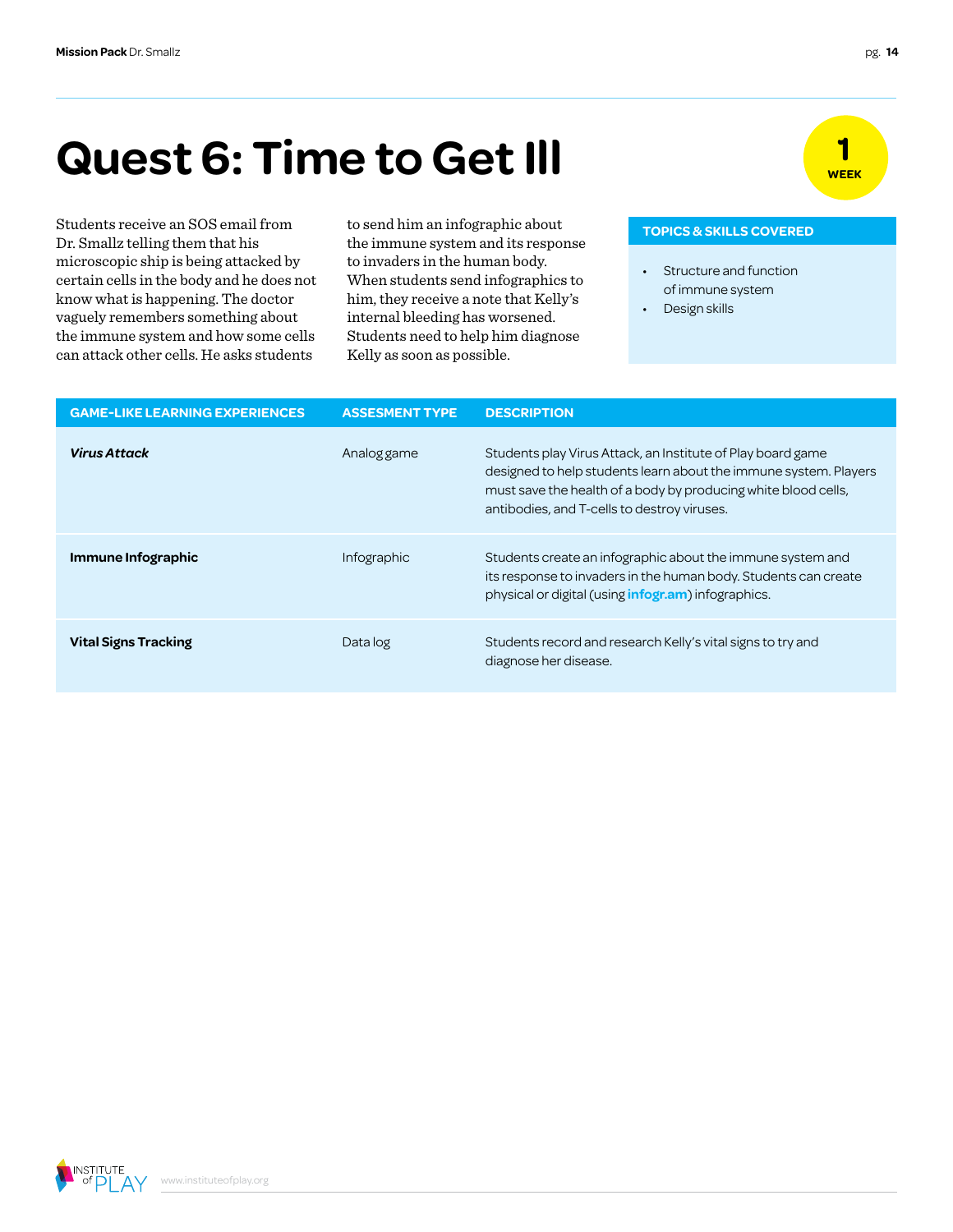## **Quest 7: Bad medicine Constant 1.2**

vital signs and symptoms of Kelly's mystery illness. Now they must do some online research to diagnose her. They figure out that Kelly has Dengue Fever, a tropical disease. Since there is no known cure for Dengue Fever, Dr. Smallz must choose between two medicines to alleviate the patient's symptoms, Pepto-Dengol and Dengithan. However, both of these drugs have drawbacks: one of them will harm the immune system, the other will

Students have accumulated a list of harm the nervous system. Before they **TOPICS & SKILLS COVERED** can prepare for the debate, students need to learn about the nervous system and ethics in science.

> In teams, students present different sides of the debate by advocating for the value and importance of the nervous or immune system over the other to a panel of experts from Shrinkley Labs. After the debate, experts vote on the treatment and students wait to hear if Kelly survives.

- Structure and function of nervous system
- Ethics of science
- Discussion skills
- Argumentation with supporting evidence
- Presentation skills

| <b>GAME-LIKE LEARNING EXPERIENCES</b> | <b>ASSESMENT TYPE</b>  | <b>DESCRIPTION</b>                                                                                                                                                                                                                                                                     |
|---------------------------------------|------------------------|----------------------------------------------------------------------------------------------------------------------------------------------------------------------------------------------------------------------------------------------------------------------------------------|
| <b>Vital Signs Tracking</b>           | Data log               | Students record and research Kelly's vital signs and diagnose<br>her disease.                                                                                                                                                                                                          |
| <b>Short Films Review</b>             | Writing (opinion)      | Students use Nova's Body and Brain website to watch 4-5 video<br>shorts (of their choice) on the nervous system. They write a review<br>of the videos that includes facts about the structure and function<br>of the nervous system.                                                   |
| <b>Socratic Smackdown</b>             | <b>Discussion Game</b> | Students play <b>Socratic Smackdown</b> , an Institute of Play game<br>designed to help students learn how to discuss texts and use<br>textual evidence to make connections and ask thought-provoking<br>questions. In the game, students discuss articles about ethics<br>of science. |
| <b>Treatment Debate</b>               | Debate                 | Students debate whether to give Dengithan or Pepto Dengol (one<br>harms nervous system and the other harms endocrine system) to<br>Kelly. Students use their research of nervous and immune systems<br>to prepare for and present their side of the debate.                            |

INSTITUTE

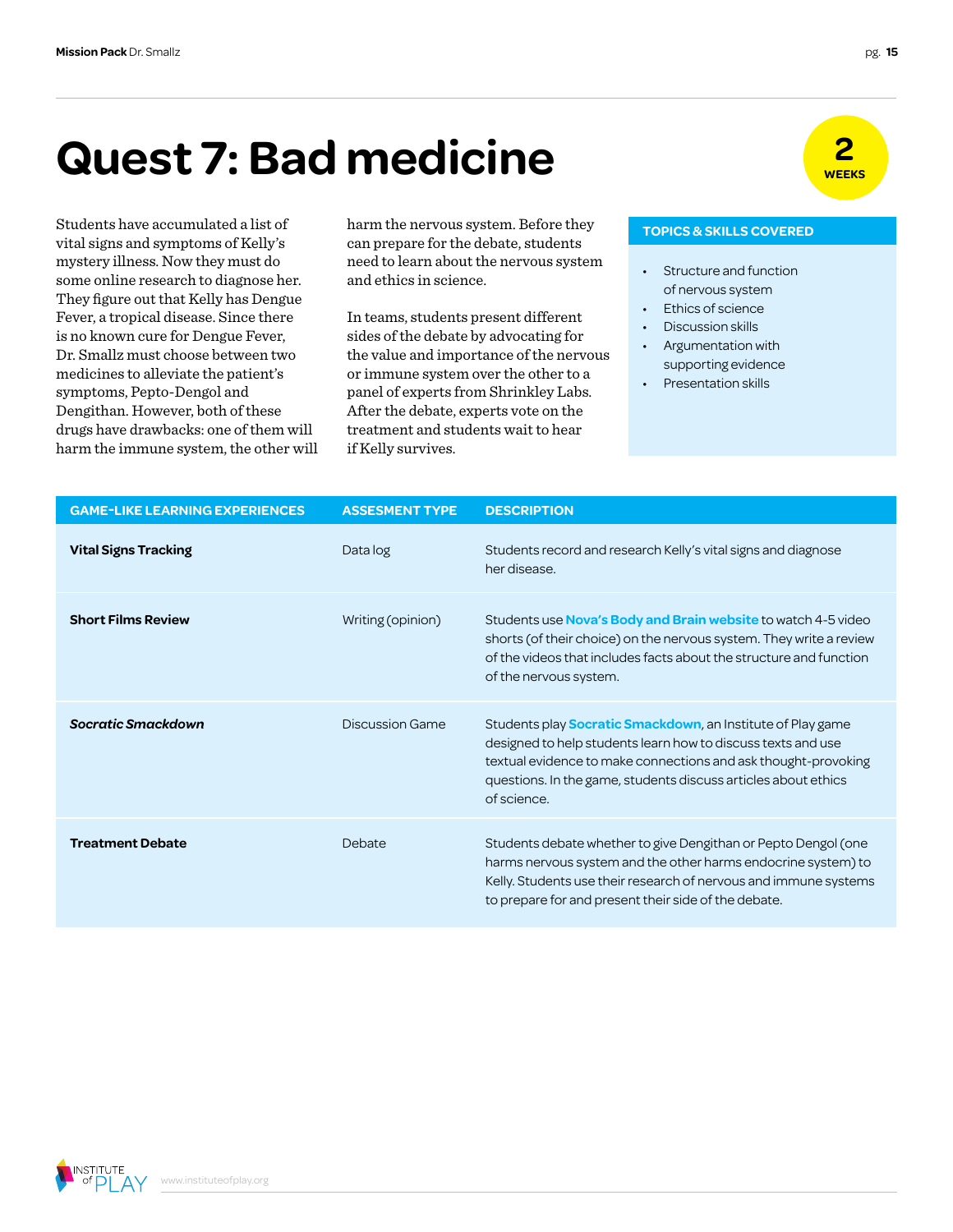# **Appendix**

## **DIFFERENTIATION STRATEGIES**

- Word wall of vocabulary and definitions (with visuals when appropriate)
- Student role assignments for group projects
- Guided support materials for projects, such as the final debate
- Visual guides for different processes (e.g. how to use a microscope)
- Audio technology at **[kidshealth.org](http://kidshealth.org/)** to listen and learn about different body system
- Student choice about ways to show learning (e.g. physical vs. digital model)
- Exemplars of student projects from previous years
- Experiments designed based on student interest
- Peer feedback and time for iteration
- Use of kinesthetic experiences (Circulatory System and Digestion Simulations)
- Research sources with appropriately leveled readings

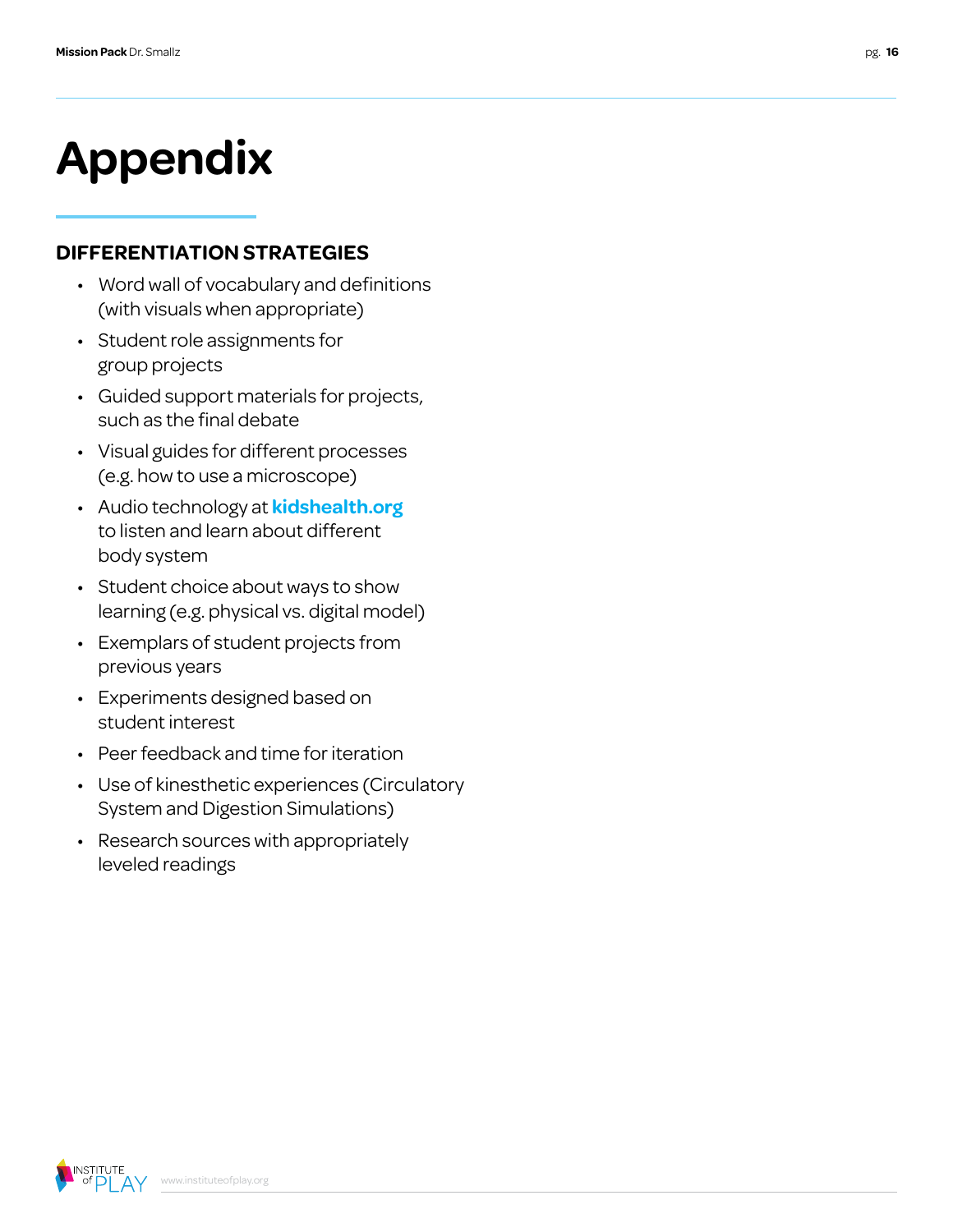## **Final Assessment Supporting Materials**

### **BAD MEDICINE DEBATE PREP PACKET**

**My group's body system to defend is**

### **The structure of the Bad Medicine Debate is as follows:**

- Opening
- Body system components
- Body system core mechanics
- **Challenges**
- Counterpoint and closing

### **A. Opening**

- 1. What are the main functions of your body system?
- 2. Design a visual to show the components of your system and how they are related.
- 3. What is the main reason that your system is more important than the other group's system?

### **B. Components**

- 1. For nervous system group:
	- a. Explain the functions of the brain, spinal cord, and neurons.
	- b. Explain the main components of the brain.
	- c. Explain the functions of the Central Nervous System and Peripheral Nervous System.
	- d. Why are components of

the nervous system more important than immune system components?

- 2. For immune system group:
	- a. Explain the functions of the skin, thymus, spleen, lymph system, bone marrow, white blood cells, and antibodies.
	- b. Why are immune system components more important than nervous system components?

## **C. Core Mechanics**

- 1. For nervous system:
	- a. Explain how brain, neurons, and spinal cord work together to respond to stimuli.
	- b. Explain the somatic and autonomic nervous systems.
	- c. Why are your system's core mechanics more important than the other system's core mechanics?
- 4. For immune system:
	- a. Explain steps of immune system using the following

terms (macrophage, helper T-cells, B-cells, killer T-cells).

b. Why are your system's core mechanics more important than the other system's core mechanics?

### **D. Challenges**

- 1. For nervous system:
	- a. Explain possible injuries to the nervous system.
	- b. Argue that the immune system already has enough challenges.
- 2. For immune system
	- a. Explain how the immune system can be weakened.
	- b. Argue that the nervous system already has enough challenges.

### **E. Counterpoint and Closing**

- 1. List at least 2 possible counterarguments by the other group.
- 2. Explain reasons why these counter-arguments are faulty.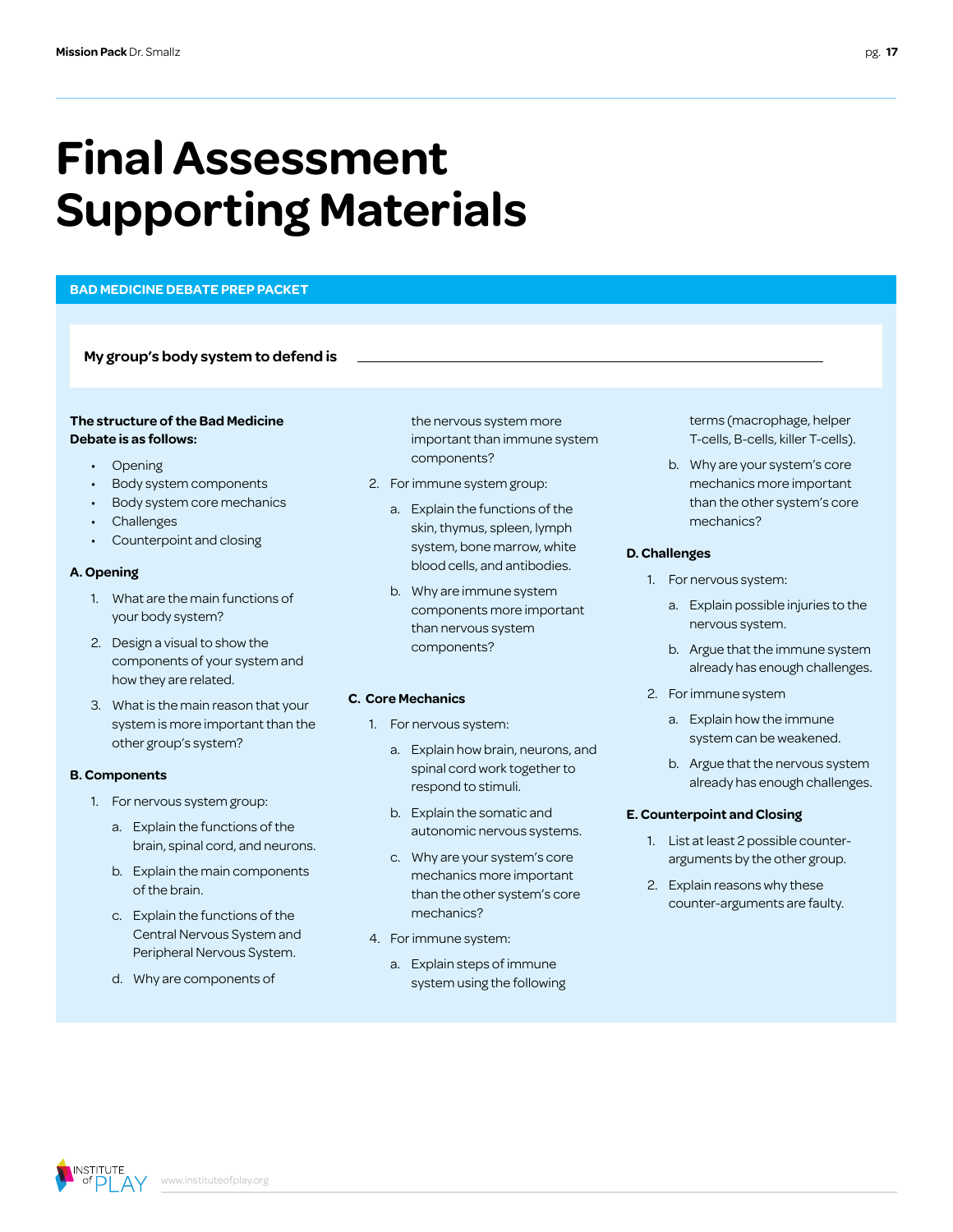## **Final Assessment Rubric**

Below are categories used by Quest teachers to evaluate student knowledge, skills and 21st century skills for this mission. Please feel free to expand the rubric to include different degrees of understanding and mastery (e.g. novice, apprentice, senior and master).

| <b>CATEGORY</b>            | <b>CRITERIA</b>                 | <b>DESCRIPTION</b>                                                                                                                                                                                              |
|----------------------------|---------------------------------|-----------------------------------------------------------------------------------------------------------------------------------------------------------------------------------------------------------------|
| <b>Debate Prep</b>         | Research                        | Fully completes Bad Medicine Debate Prep Packet for immune<br>or nervous system.                                                                                                                                |
| <b>Debate Presentation</b> | <b>Body System</b><br>Expertise | Accurately describes the components of the immune system<br>or nervous system with confidence.                                                                                                                  |
|                            | Argument                        | Includes an argument why the immune or nervous systems is more<br>important with at least 3 pieces of supporting evidence.                                                                                      |
|                            | Presentation                    | Clearly rehearsed, uses eye contact, speaks to judges respectfully<br>and clearly, and is well-prepared.<br>Uses visual aids to enhance presentation.                                                           |
|                            | Persuasion                      | Able to use clear arguments to convince judges to take your side.<br>Able to rebut arguments of opposing teams.<br>Able to answer all questions correctly and clearly.                                          |
| Overall                    | Teamwork                        | Works together with a team to plan and coordinate work towards<br>a mutual goal.<br>Demonstrates leadership skills, including the ability to persuade<br>and guide others; and resolve conflicts cooperatively. |
|                            | Time Management                 | Completes all tasks efficiently and effectively in and out of class.                                                                                                                                            |

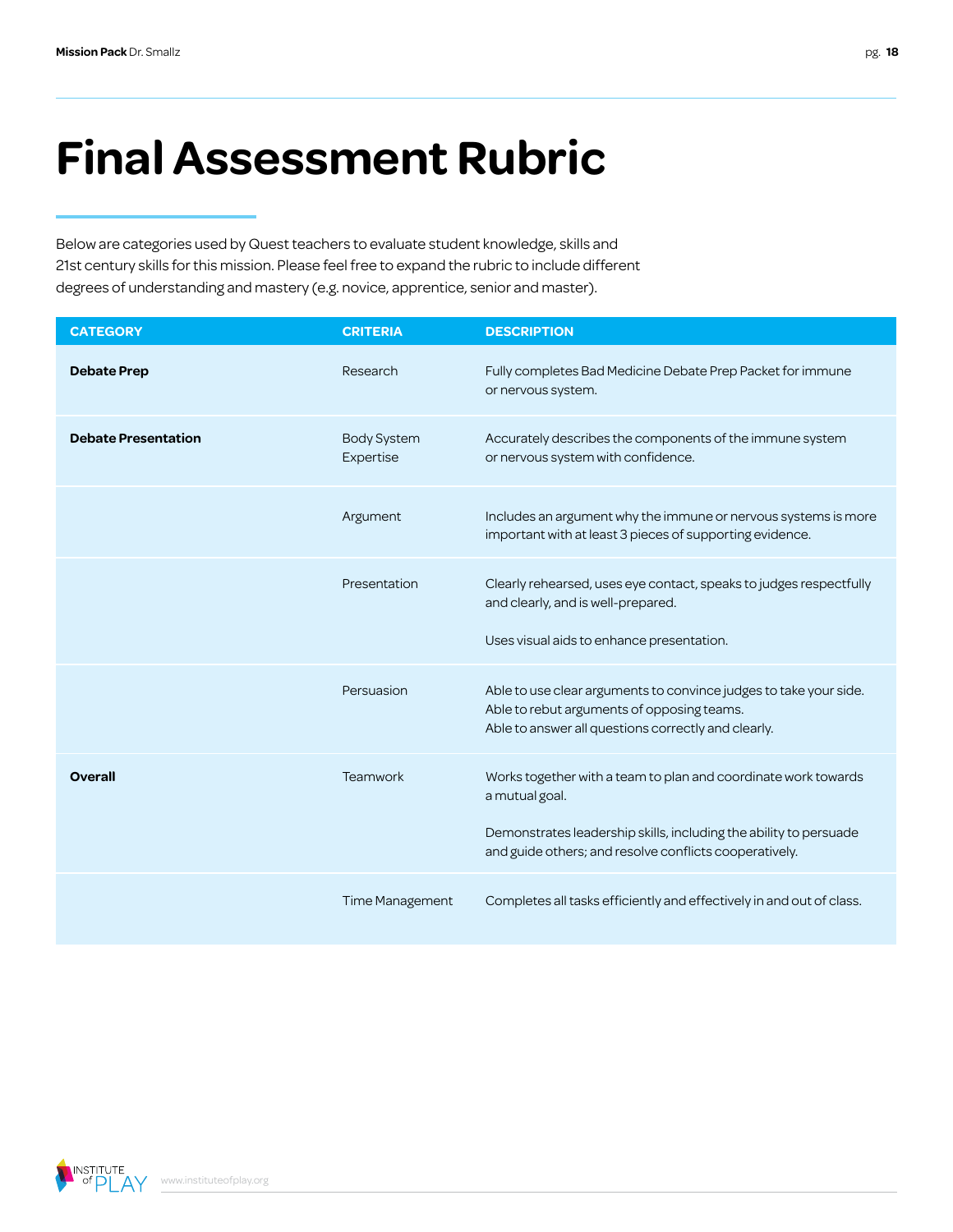## **Website Resources**

## **Getting Started**

**Source Name [SEPUP: Science](http://www.sepuplhs.org)  [Education for Public](http://www.sepuplhs.org)  [Understanding Program](http://www.sepuplhs.org)  URL** [sepuplhs.org](http://www.sepuplhs.org)

**Source Name** Prentice Hall – Science Explorer **Location** Cells & Heredity **Location** Human Body and Health

## **Cells and Organelles**

**Site Name [Cells Alive!](http://www.cellsalive.com) URL** www.cellsalive.com

**Site Name [Cellular Biology](http://library.thinkquest.org/12413/structures.html) URL** [library.thinkquest.org/12413/](http://library.thinkquest.org/12413/structures.html) [structures.html](http://library.thinkquest.org/12413/structures.html)

## **Human Body Systems**

**Site Name [Inner Body](http://www.innerbody.com) URL** [www.innerbody.com](http://www.innerbody.com)

**Site Name [Kids Health](http://www.kidshealth.org) URL** [www.kidshealth.org](http://www.kidshealth.org)

**Site Name [Smithsonian Science](http://www.ssec.si.edu/ms-teaching-resources)  [Education Center](http://www.ssec.si.edu/ms-teaching-resources) URL** [www.ssec.si.edu/ms-teaching](http://www.ssec.si.edu/ms-teaching-resources)[resources](http://www.ssec.si.edu/ms-teaching-resources)

### **Site Name [Einstein Project](http://www.einsteinproject.org/media/64618/human%2520body%2520systems.07.03.2012.pdf)  [Resource List](http://www.einsteinproject.org/media/64618/human%2520body%2520systems.07.03.2012.pdf)**

**URL** [www.einsteinproject.org/](www.einsteinproject.org/media/64618/human%2520body%2520systems.07.03.2012.pdf) [media/64618/human%20body%20](www.einsteinproject.org/media/64618/human%2520body%2520systems.07.03.2012.pdf) [systems.07.03.2012.pdf](www.einsteinproject.org/media/64618/human%2520body%2520systems.07.03.2012.pdf)

## **Medicine & Epidemiology**

**Site Name [WebMD](http://www.webmd.com) URL** [www.webmd.com](http://www.webmd.com)

**Site Name [Center for Disease](http://www.cdc.gov/)  [Control and Prevention](http://www.cdc.gov/) URL** [www.cdc.gov/](http://www.cdc.gov/)

**Site Name [World Health Organization](http://www.who.int/en/) URL** [www.who.int/en/](http://www.who.int/en/)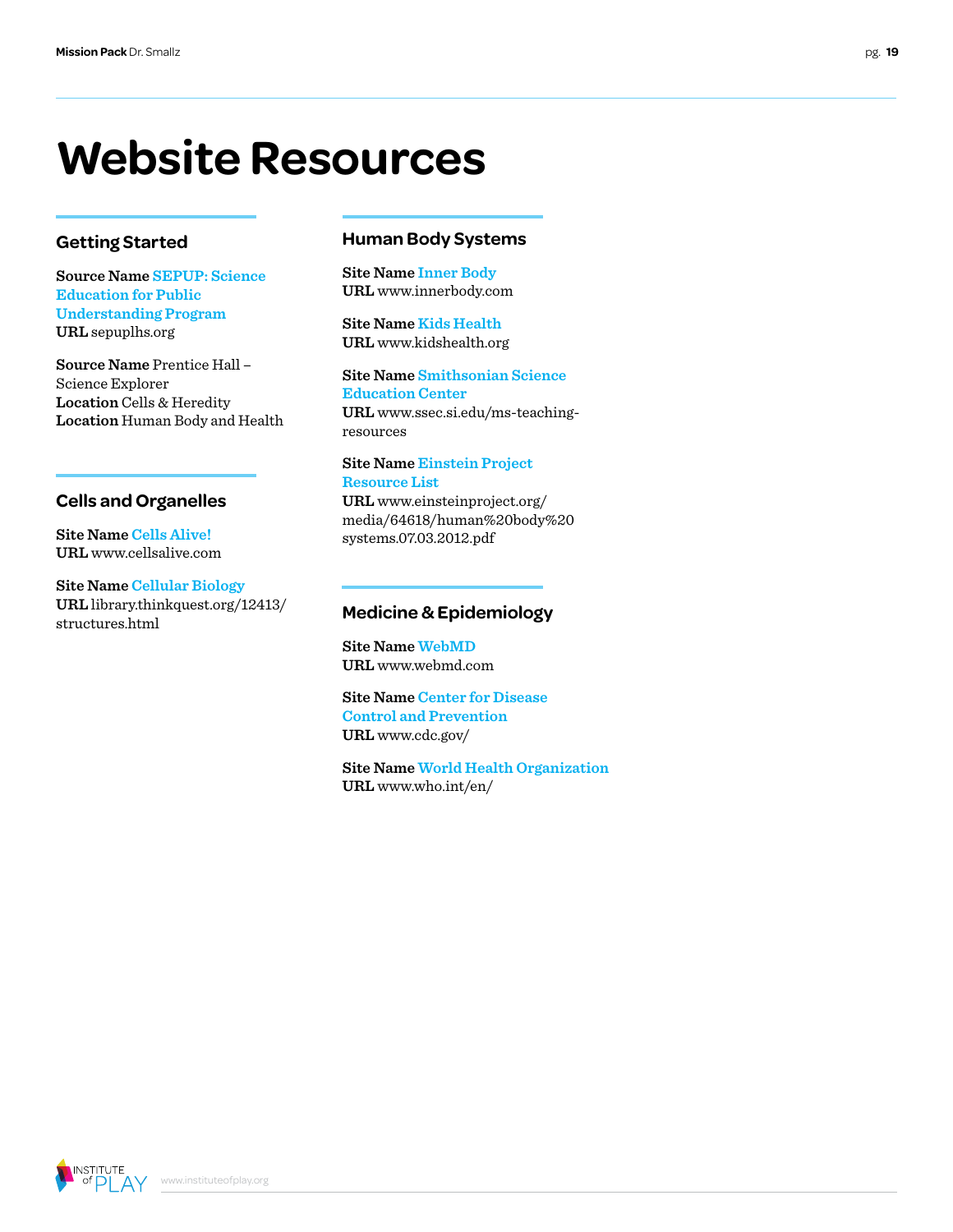# **Standards Alignment**

## **Common Core Standards**

## **Mathematics Standards**

## **CCSS.Math.Content.6.RP.A.3**

Use ratio and rate reasoning to solve real-world and mathematical problems, e.g., by reasoning about tables of equivalent ratios, tape diagrams, double number line diagrams, or equations.

## **ELA Standards**

## **CCSS.ELA-Literacy.RST.6-8.3**

Follow precisely a multistep procedure when carrying out experiments, taking measurements, or performing technical tasks.

## **CCSS.ELA-Literacy.RST.6-8.4**

Determine the meaning of symbols, key terms, and other domain-specific words and phrases as they are used in a specific scientific or technical context relevant togrades 6–8 texts and topics.

## **CCSS.ELA-Literacy.RST.6-8.7**

Integrate quantitative or technical information expressed in words in a text with a version of that information expressed visually (e.g., in a flowchart, diagram, model, graph, or table).

## **CCSS.ELA-Literacy.RST.6-8.9**

Compare and contrast the information gained from experiments, simulations, video, or multimedia sources with that gained from reading a text on the same topic.

## **CCSS.ELA-Literacy.SL.6.4**

Present claims and findings, sequencing ideas logically and using pertinent descriptions, facts, and details to accentuate main ideas or themes; use appropriate eye contact, adequate volume, and clear pronunciation.

## **CCSS.ELA-Literacy.SL.6.5**

Include multimedia components (e.g., graphics, images, music, sound) and visual displays in presentations to clarify information.

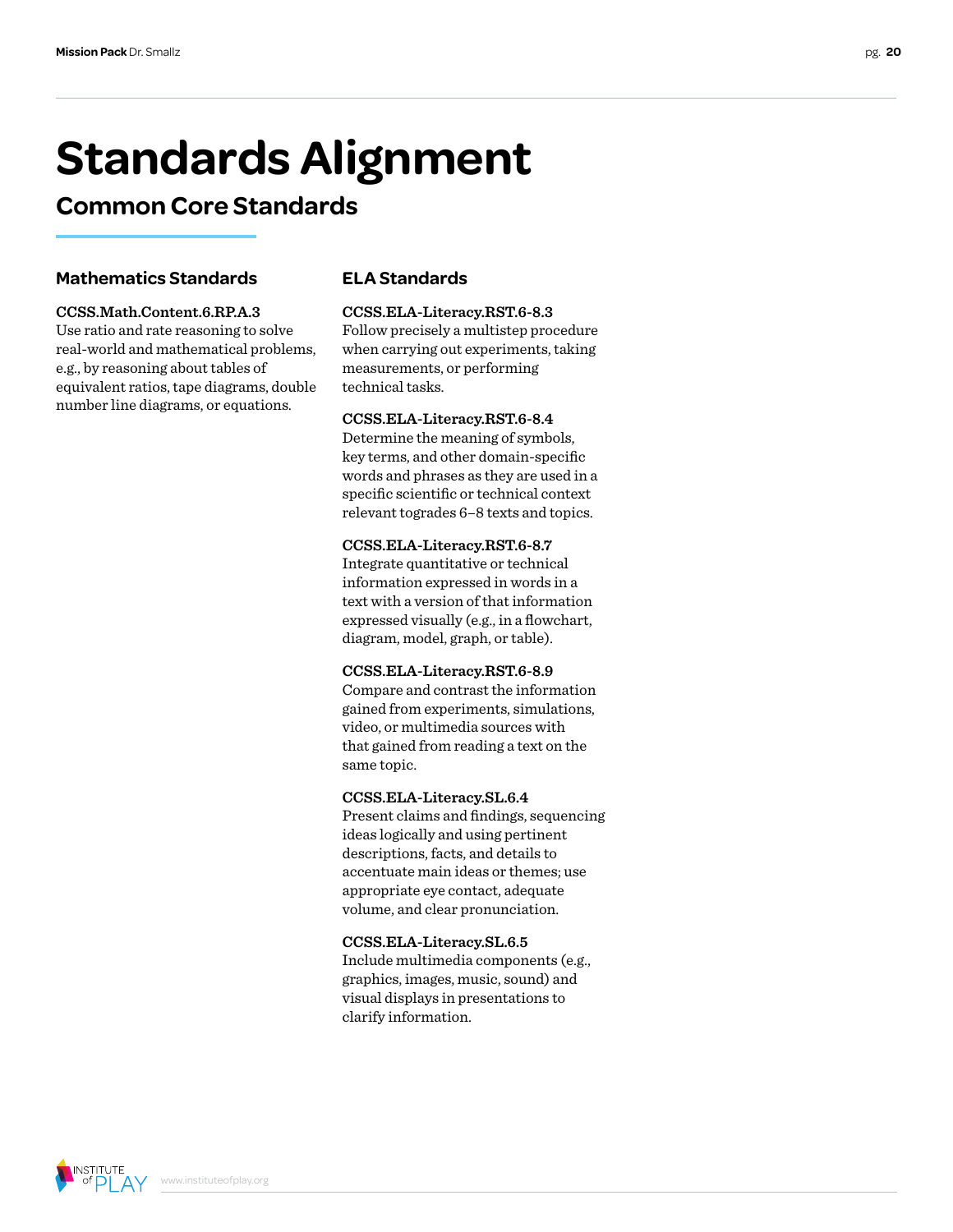## **Standards Alignment**

## **New York State Science Standards**

## **Standard 1**

Students will use mathematical analysis, scientific inquiry, and engineering design, as appropriate, to pose questions, seek answers, and develop solutions.

## **Standard 2**

Students will access, generate, process, and transfer information using appropriate technologies.

## **Standard 4**

The Living Environment

*Key Idea 1:* Living things are both similar to and different from each other and from nonliving things.

*Performance Indicator 1.1:* Compare and contrast the parts of plants, animals, and one-celled organisms.

- **1.1a** Living things are composed of cells. Cells provide structure and carry on major functions to sustain life. Cells are usually microscopic in size.
- **1.1b** The way in wthich cells function is similar in all living things. Cells grow and divide, producing more cells. Cells take in nutrients, which they use to provide energy for the work that cells do and to make the materials that a cell or an organism needs.
- **1.1c** Most cells have cell membranes, genetic material, and cytoplasm. Some cells have a cell wall and/or chloroplasts. Many cells have a nucleus.
- **1.1d** Some organisms are single cells; others, including humans, are multicellular.
- **1.1e** Cells are organized for more effective functioning in multicellular organisms. Levels of organization for structure and function of a multicellular organism include cells, tissues, organs, and organ systems.

*Performance Indicator 1.2:* Explain the functioning of the major human organ systems and their interactions.

- **1.2a** Each system is composed of organs and tissues which perform specific functions and interact with each other, e.g., digestion, gas exchange, excretion, circulation, loco- motion, control, coordination, reproduction, and protection from disease.
- **1.2b** Tissues, organs, and organ systems help to provide all cells with nutrients, oxygen, and waste removal.
- **1.2c** The digestive system consists of organs that

are responsible for the mechanical and chemical breakdown of food. The breakdown process results in molecules that can be absorbed and transported to cells.

- **1.2d** During respiration, cells use oxygen to release the energy stored in food. The respiratory system supplies oxygen and removes carbon dioxide (gas exchange).
- **1.2f** The circulatory system moves substances to and from cells, where they are needed or produced, responding to changing demands.
- **1.2h** The nervous and endocrine systems interact to control and coordinate the body's responses to changes in the environment, and to regulate growth, development, and reproduction. Hormones are chemicals produced by the endocrine system; hormones regulate many body functions.
- **1.2j** Disease breaks down the structures or functions of an organism. Some diseases are the result of failures of the system. Other diseases are the result of damage by infection from other organisms. Specialized cells protect the body from infectious disease. The chemicals they produce identify and destroy microbes that enter the body.

## **Standard 4**

Students will understand the relationships and common themes that connect mathematics, science, and technology and apply the themes to these and other areas of learning.

## **Standard 7**

Students will apply the knowledge and thinking skills of mathematics, science, and technology to address real-life problems and make informed decisions.

## **Process Skills**

- Follow safety procedures in the classroom and laboratory
- Use appropriate units for measured or calculated values
- Safely and accurately use the following measurement tools:
	- Metric ruler
	- Balance
	- Graduated cylinder

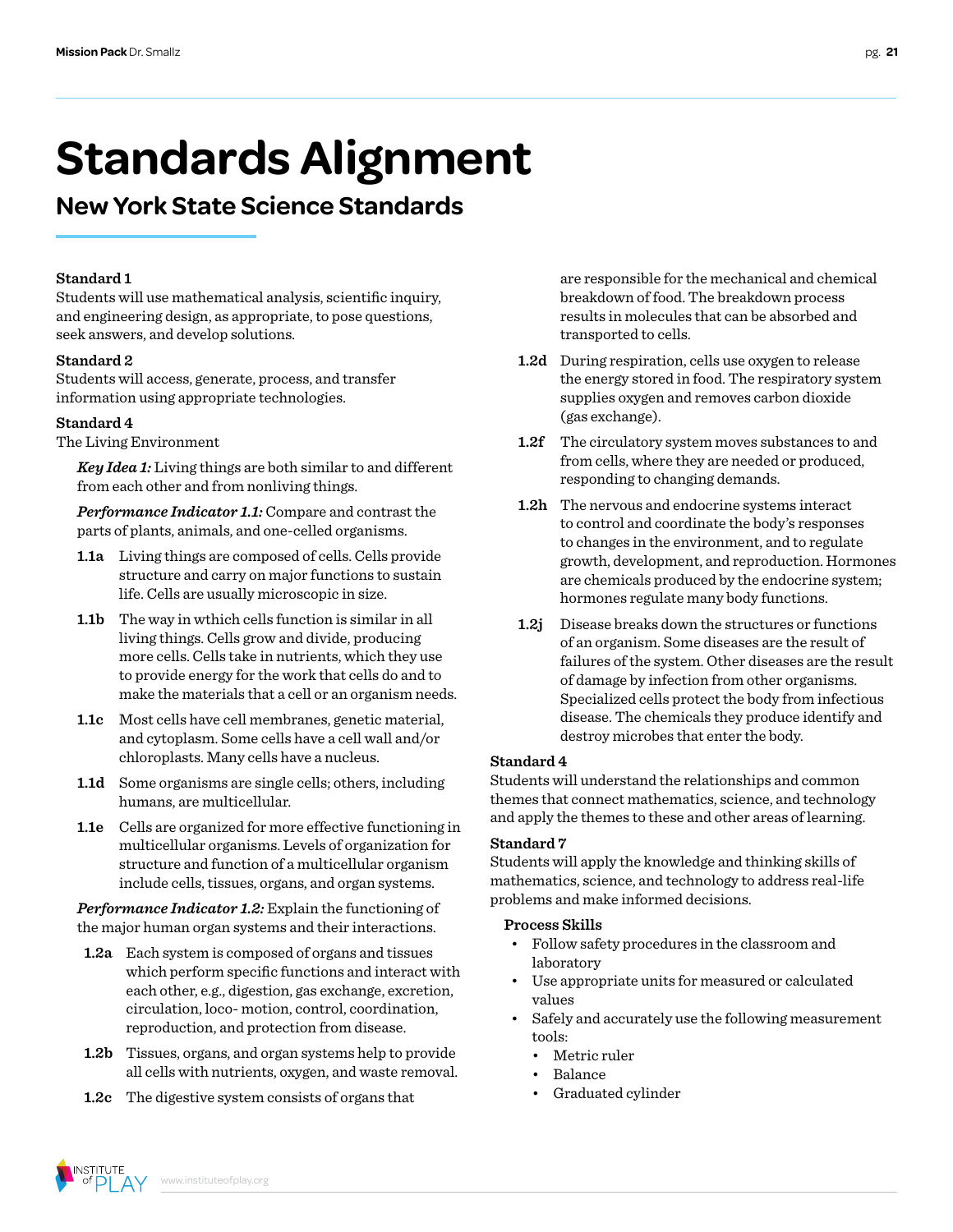# **Standards Alignment**

## **21st Century Skills**

At Quest schools, we integrate 21st century skills in all Missions and Quests.

| <b>Systems Thinking</b> | A systems thinker takes a dynamic systems perspective, demonstrating understanding<br>of part-to-whole feedback dynamics (including time factors); using visual mapping tools,<br>writing, and physical models to learn about how systems work, and to represent, invent,<br>and communicate about systems.          |
|-------------------------|----------------------------------------------------------------------------------------------------------------------------------------------------------------------------------------------------------------------------------------------------------------------------------------------------------------------|
| Communication           | Use of oral, written, performative, and visual forms of language to formulate, exchange,<br>present, and reflect on ideas: shared understanding is the aim of communication.                                                                                                                                         |
| <b>Teamwork</b>         | Students plan and coordinate work towards a mutual goal; understand and regulate<br>themselves as a team member; demonstrate leadership skills, including the ability to<br>persuade and guide others; and resolve conflicts cooperatively.                                                                          |
| <b>Time Management</b>  | Time management is the ability to achieve an effective use of time while performing<br>goal-directed activities. It encompasses the ability to complete tasks within an expected<br>time frame while maintaining outcome quality, through mechanisms such as planning,<br>organizing, prioritizing, or multitasking. |

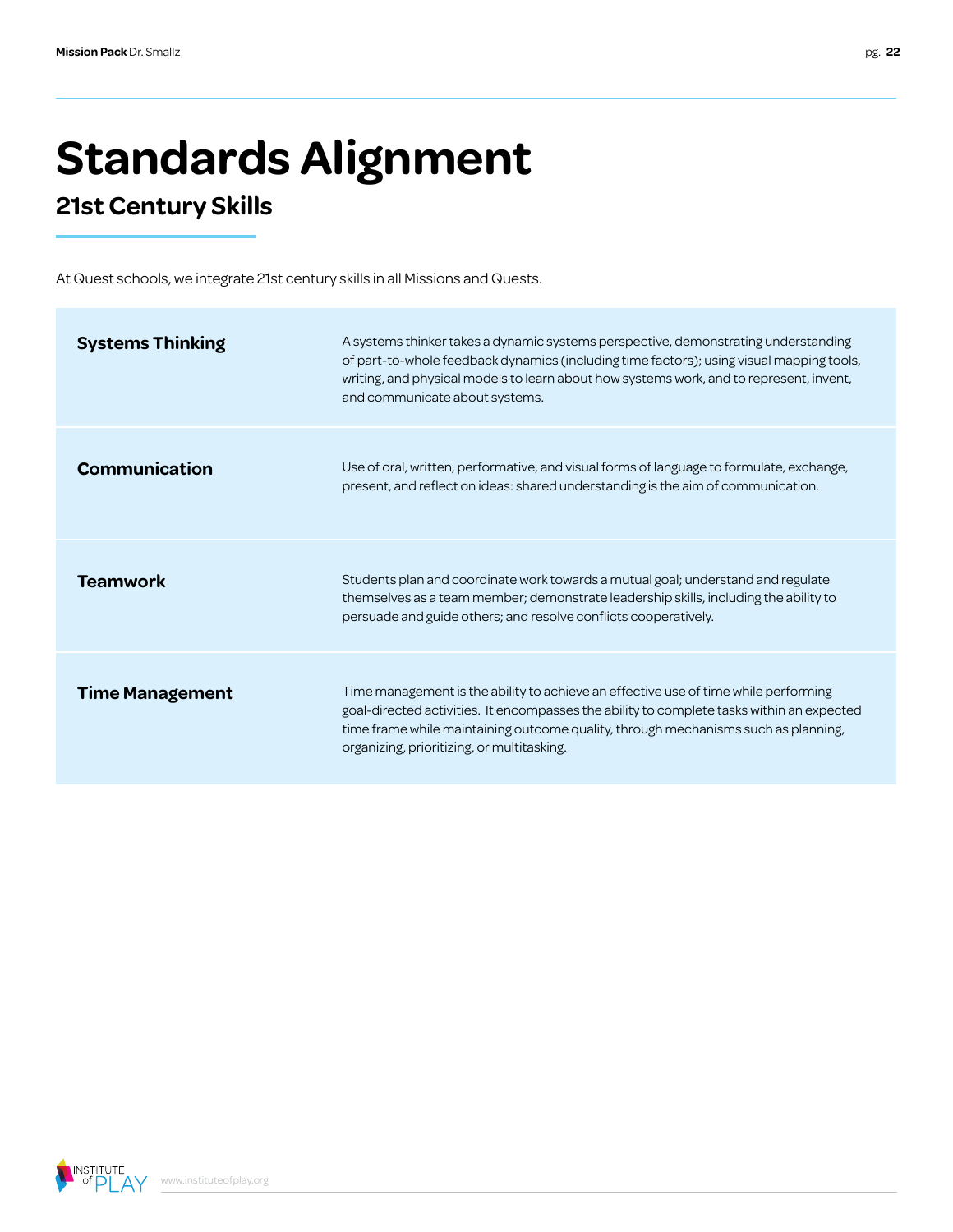# **Continued Learning**

Now that you've explored this mission pack, we hope you are inspired to learn more about game-like learning. Below is additional information to support you in continuing to build and share your learning.

## **We want to hear from you**

We want to hear from you about your experience with this mission pack.

**What did you like about this mission pack? What might you use in your teaching? What do you want to learn more about?**

Please join the **[Institute of Play Google+](https://plus.google.com/109931113406134913780)  [community](https://plus.google.com/109931113406134913780)** to share your thoughts and ideas!

## **We want you to learn more**

If you are interested in learning more, please visit these following websites:

**[Institute of Play](http://www.instituteofplay.org)**

**[Quest to Learn, NYC](http://www.q2l.org)**

**[CICS ChicagoQuest](http://www.chicagoquest.org)**

## **We also offer other educator resources**

### **[Q School Design Pack](http://www.instituteofplay.org/work/projects/q-design-packs/q-school-design-pack/)**

[This pack highlights ten innovative components of the](http://www.instituteofplay.org/work/projects/q-design-packs/q-school-design-pack/)  [Quest school model.](http://www.instituteofplay.org/work/projects/q-design-packs/q-school-design-pack/)

### **[Q Curriculum Design Pack](http://www.instituteofplay.org/work/projects/q-design-packs/q-curriculum-design-pack/)**

[This pack provides tools and methods for you to use](http://www.instituteofplay.org/work/projects/q-design-packs/q-curriculum-design-pack/)  [to design game-like curriculum for your classroom.](http://www.instituteofplay.org/work/projects/q-design-packs/q-curriculum-design-pack/)

### **[Q Systems Thinking Design Pack](http://www.instituteofplay.org/work/projects/q-design-packs/q-systems-thinking-design-pack/)**

[This pack provides tools and methods for you to use](http://www.instituteofplay.org/work/projects/q-design-packs/q-systems-thinking-design-pack/)  [to integrate systems thinking into your teaching.](http://www.instituteofplay.org/work/projects/q-design-packs/q-systems-thinking-design-pack/)

### **[Print and Play Games](http://www.instituteofplay.org/work/projects/print-and-play-games)**

[These Institute of Play games are designed with support](http://www.instituteofplay.org/work/projects/print-and-play-games)  [from Quest teachers and played by Quest students.](http://www.instituteofplay.org/work/projects/print-and-play-games)

## **We want you to share these resources**

This resource is free and we want you to share it with others. When you do use and share it, please know this resource is licensed under a Creative Commons license.

### **Attribution-NonCommercial-ShareAlike**

### **CC BY-NC-SA**

This license lets others remix, tweak, and build upon your work non-commercially, as long as they credit you and license their new creations under the identical terms.



To view a copy of this license, visit **[Creative Commons](http://creativecommons.org/licenses/by-nc-sa/3.0/us/)** 

## **We want to thank our partners**

This mission pack is a result of collaborative work done over the past years between Institute of Play, Quest to Learn, and CICS ChicagoQuest. These resources are made possible through the generous support of the John D. and Catherine T. MacArthur Foundation.